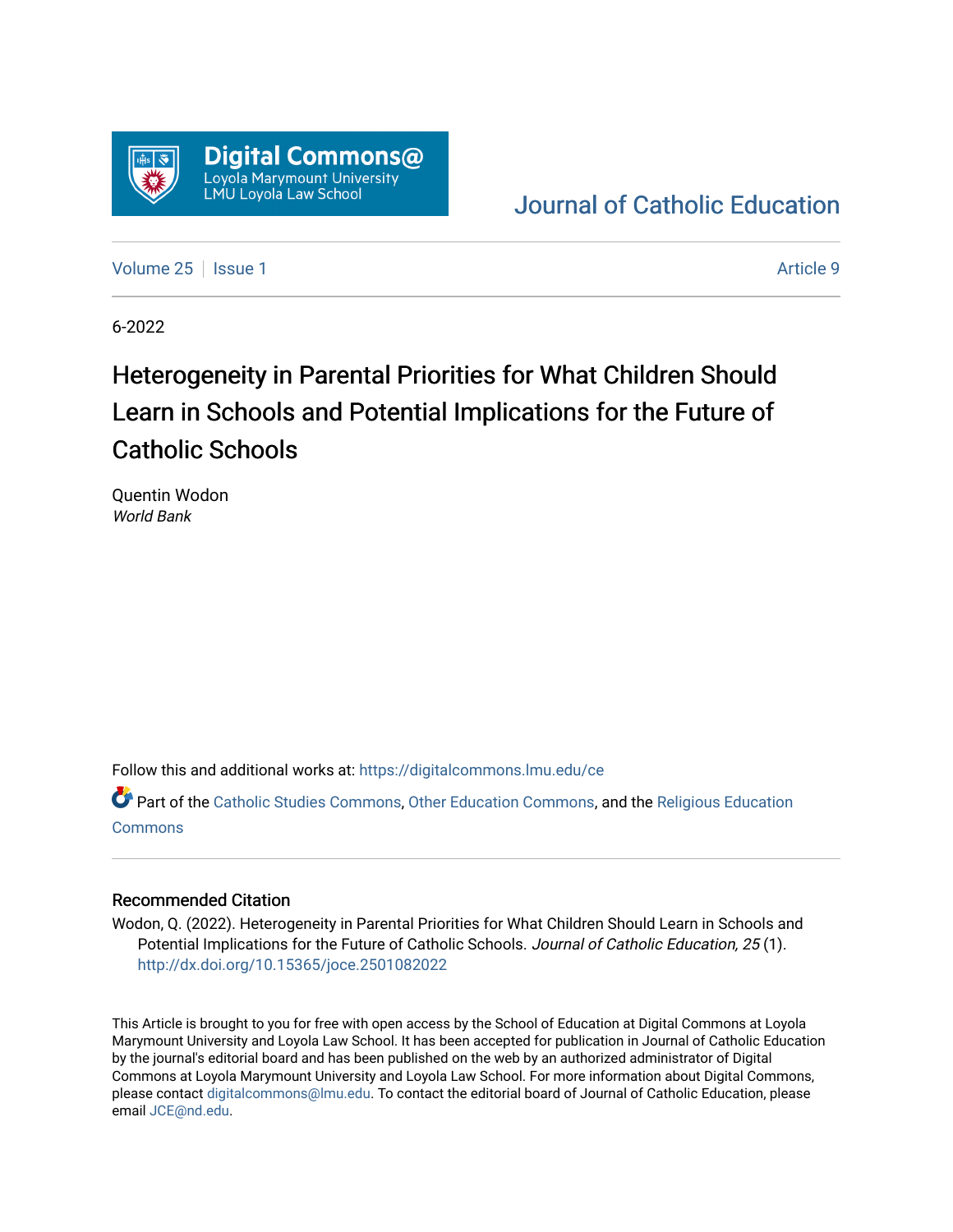### Heterogeneity in Parental Priorities for What Children Should Learn in Schools and Potential Implications for the Future of Catholic Schools

#### Cover Page Footnote

The author is a Lead Economist at the World Bank. The analysis and views expressed in this paper are those of the author only and may not reflect the views of the World Bank, its Executive Director, or the countries they represent.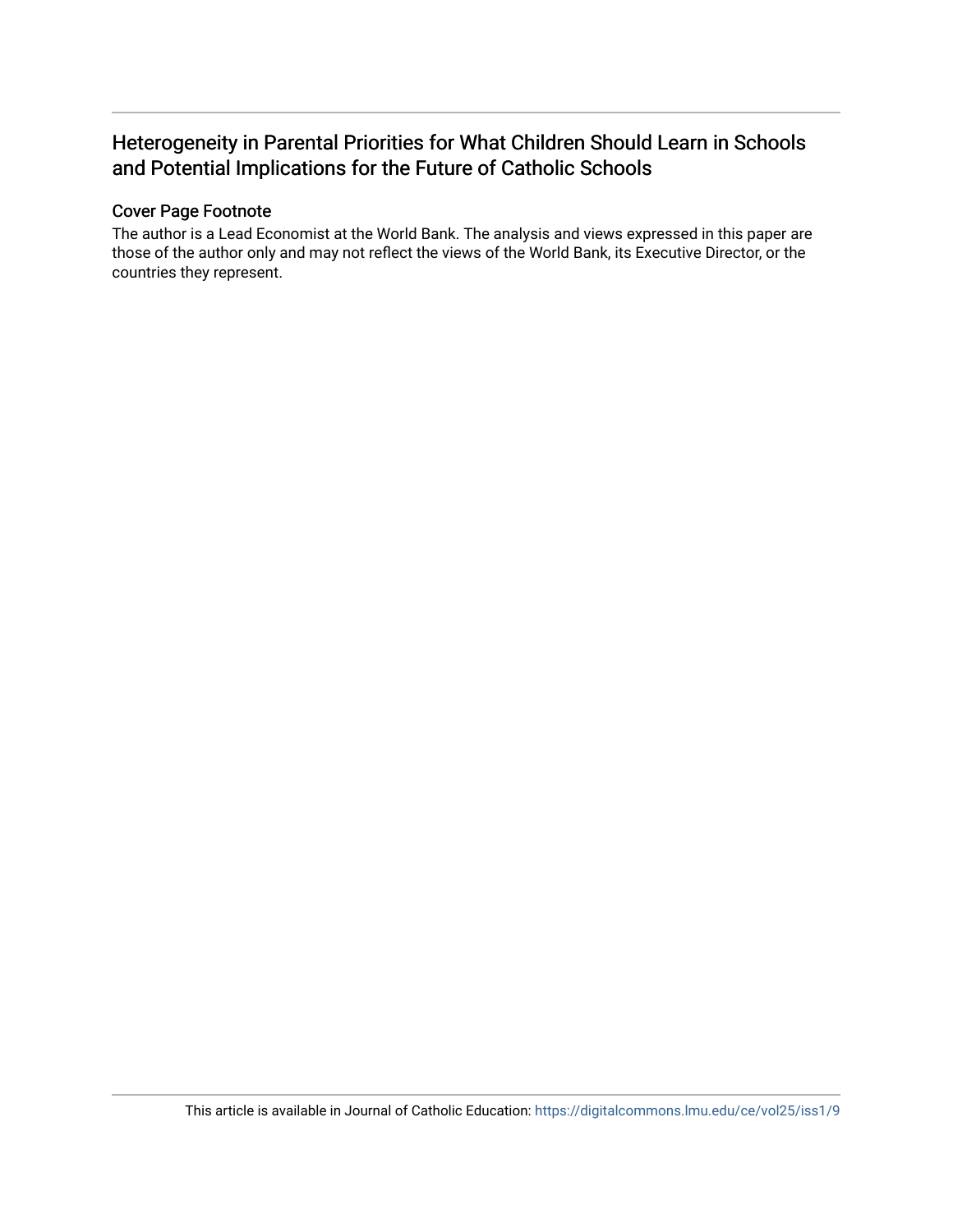*Journal of Catholic Education* Spring 2022, Volume 25, Issue 1, 178[-205](#page-29-0) This work is licensed under CC BY 4.0.  $\left(\overline{\mathbf{e}}\right)\left(\overline{\mathbf{f}}\right)$ <https://doi.org/10.15365/joce.2501082022>



# **Heterogeneity in Parental Priorities for What Children Should Learn in Schools and Potential Implications for the Future of Catholic Schools**

Quentin Wodon<sup>1,2</sup>

**Abstract:** Do parental priorities for what children should learn in school differ depending on the type of school chosen by parents? Does this, in turn, have potential implications for the future of Catholic schools in the United States? This article considers these questions in the context of the long-term decline in enrollment in U.S. Catholic schools. Specifically, the article considers three questions: 1) What are the priorities of parents for what their children should learn in school in the overall population? 2) Do these priorities differ between different groups of parents, including parents with children in Catholic schools and parents willing to consider Catholic schools for their children but not having enrolled their children in one? And 3) Are there individual parental characteristics associated with particular views about what children should learn in schools? Implications of the findings are discussed, specifically concerning targeted efforts to attract new students. The analysis is based on a market research survey implemented in 2017.

**Keywords:** K-12 education, Catholic schools, United States, parental priorities

<sup>1</sup> World Bank

<sup>2</sup> Loyola University New Orleans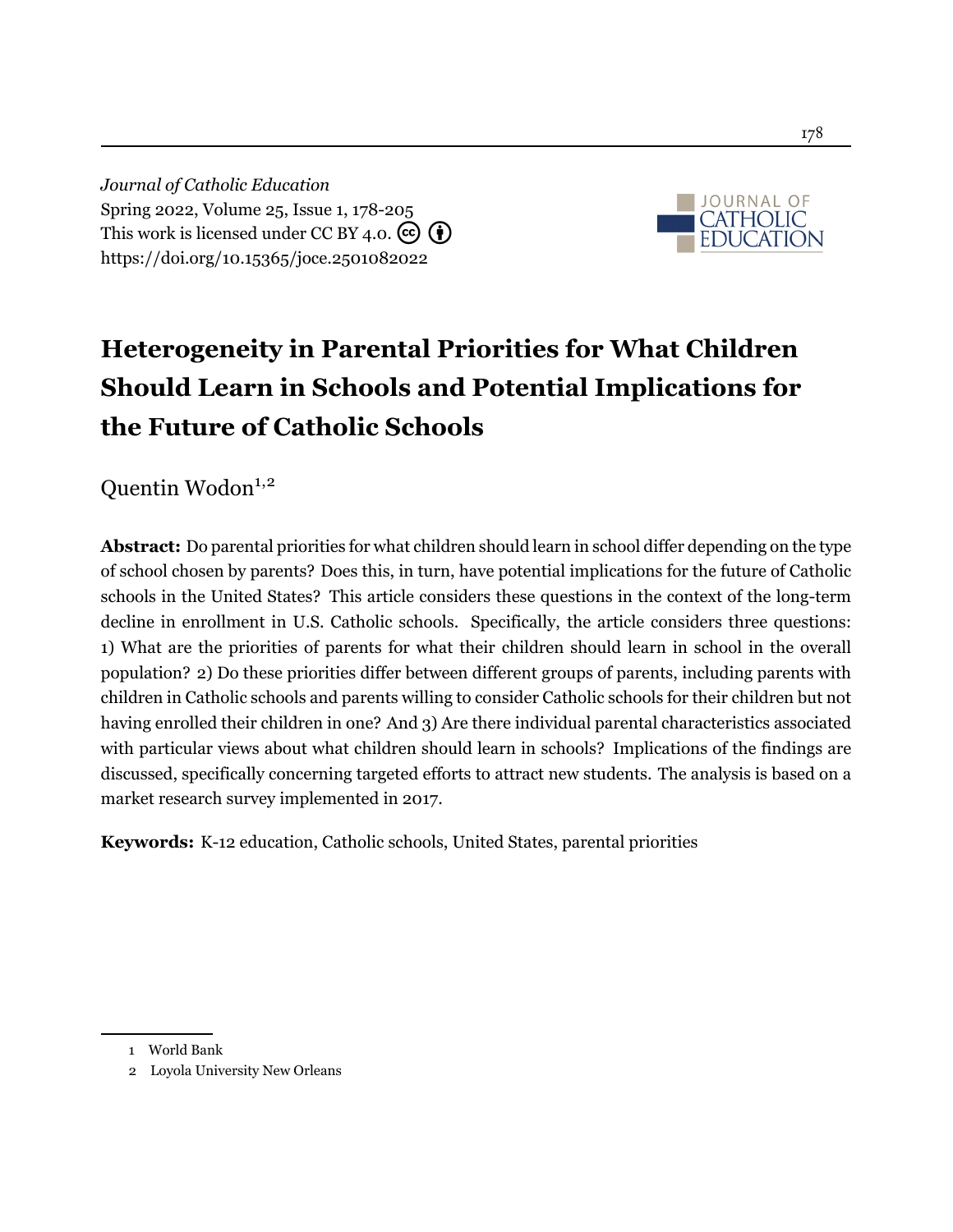IM INCOLUTE: The current in K-12 Catholic schools in the United States has been declining for more than<br>a half century. There was a small rebound in enrollment in 2021–22, but this was after a<br>much larger drop the previous nrollment in K–12 Catholic schools in the United States has been declining for more than a half century. There was a small rebound in enrollment in 2021–22, but this was after a much larger drop the previous year due to the pandemic.<sup>1</sup> In comparison to the mid-1960s, Broad societal trends point to the risk of further losses in enrollment in the future. These trends include lower fertility rates and less immigration, leading to a reduction in the number of schoolaged children (National Center for Education Statistics, [2021](#page-27-0)), a smaller share of adults identifying as Catholics or Christians ([Smith et al., 2019\)](#page-28-0), and limited gains in incomes in real terms; this latter, together with rising operating costs in Catholic schools and therefore rising tuition, makes the schools less affordable for much of the population.

To survive, if not thrive, Catholic schools will need to demonstrate that they provide students with a distinctive educational experience that responds to parental priorities for what children should learn in schools. That educational experience should ideally be attractive not only to parents who already have children enrolled in Catholic schools, but also to parents who are willing to consider Catholic schools for their children but have not enrolled their children in one. This may be a challenge because the priorities of both groups of parents may not be the same, leading to tradeoffs.

As a first step, to consider options for stemming the long-term decline in enrollment, Catholic school administrators should be aware of what these sets of parental priorities may be. Building on a (2018) market research report by Foundations and Donors Interested in Catholic Activities (FADICA) and the National Catholic Educational Association (NCEA) and using the survey data collected for that report, this article presents a simple yet hopefully informative secondary analysis of the data, with a focus on parental priorities for what children should learn in school and their potential implications for the future of Catholic schools. Importantly, the analysis of parental priorities for what children should learn in school is not normative. No judgment is made as to whether some parental priorities may be more important than others for Catholic schools. The analysis simply documents what the parental priorities are. There are normative aspects when discussing the implications of the findings for school policy, but this discussion is left for the conclusion.

In particular, the aim of the analysis is to compare priorities of parents with children in Catholic schools with the priorities of parents who are willing to consider such a school but have not enrolled

<sup>1</sup> On the drop in enrollment due to the pandemic and the recent partial rebound, see the analysis by the National Catholic Educational Association (NCEA, 2022). On the broader impact of the pandemic on Catholic schools in the United States and globally, see Wodon (2020a, 2020b, 2020c) in the special issue of this journal on this topic. On the decline in enrollment in the United States, see [Murnane](#page-27-1) and Reardon [\(2018](#page-27-1)) and Wodon (2018, 2020d).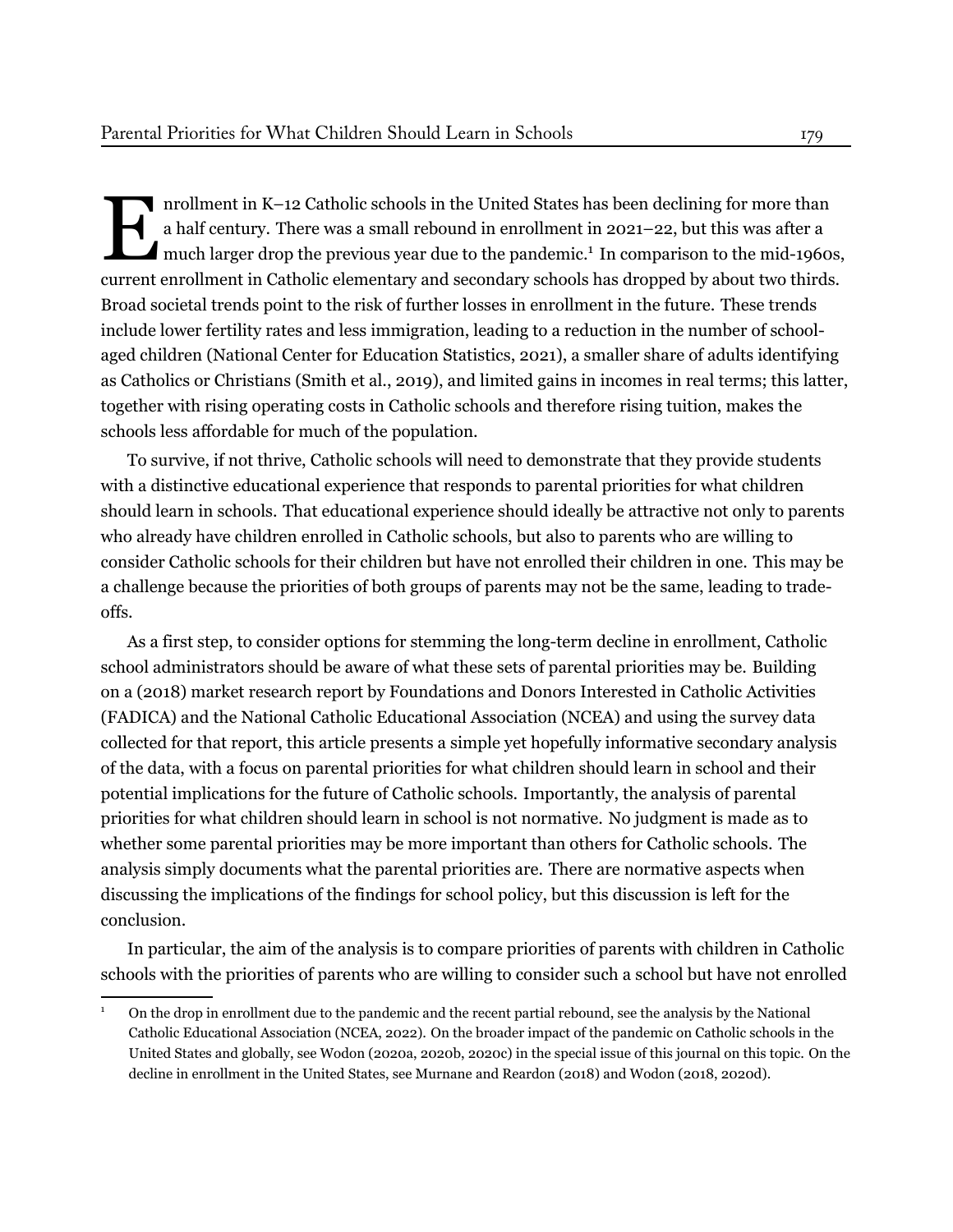180

their children in one. Understanding the heterogeneity in parental priorities for what children should learn in school could have implications for the management of schools and how schools approach the student experience. For example, should Catholic schools emphasize academic excellence and skills for college and the labor market, or should they place a stronger emphasis on the transmission of the faith and values. Ideally, both objectives would go hand in hand, but in practice, trade-offs may occur. Stemming the long-term decline in enrollment will require savvy decision making by school administrators. While Catholic schools should obviously remain faithful to their evangelical mission—understanding parental priorities, and the potential for heterogeneity in these priorities between groups of parents—is likely to provide important information for decision makers.

The article is structured as follows. The next section provides context for the analysis with a brief literature review focusing on two core aspects of the value proposition of Catholic schools: academic excellence, and the transmission of faith and values. The framework for the analysis and a description of the data used are provided next. Key findings from the analysis follow, considering first basic statistics and then regression analysis, with three questions being answered: 1) What are the priorities of parents for what their children should learn in school in the overall population? 2) Do these priorities differ between different groups of parents, including parents with children in a Catholic school and parents willing to consider Catholic schools for their children but not having enrolled their children in one? And 3) Are there individual parental characteristics associated with particular views about what children should learn in schools? Potential implications of the findings are then discussed. The overall argument being made is that if Catholic schools are to stem the longterm decline in enrollment observed for more than 50 years, they may need to be more responsive to the priorities of parents who are willing to consider Catholic schools for their children but have not enrolled their children in one—in other words, to look beyond just the priorities of parents with children currently enrolled.

#### **Context and Brief Literature Review**

Many parents in the United States have multiple schooling options for their children in the area where they live. Apart from public schools, Catholic schools, other types of religious schools, and private secular schools offer their services. In addition, some states also have large networks of charter (public) schools. For highly talented children, magnet schools are yet another option, and some parents also choose to rely on home schooling to educate their children. This diversity of educational options implies that most Catholic schools operate in a highly competitive environment.

For those not familiar with the education systems in the United States, it is important to note that by and large, Catholic schools do not benefit from recurrent public spending, whether at the local, state, or federal level. They need to recover their operational costs mostly from tuition and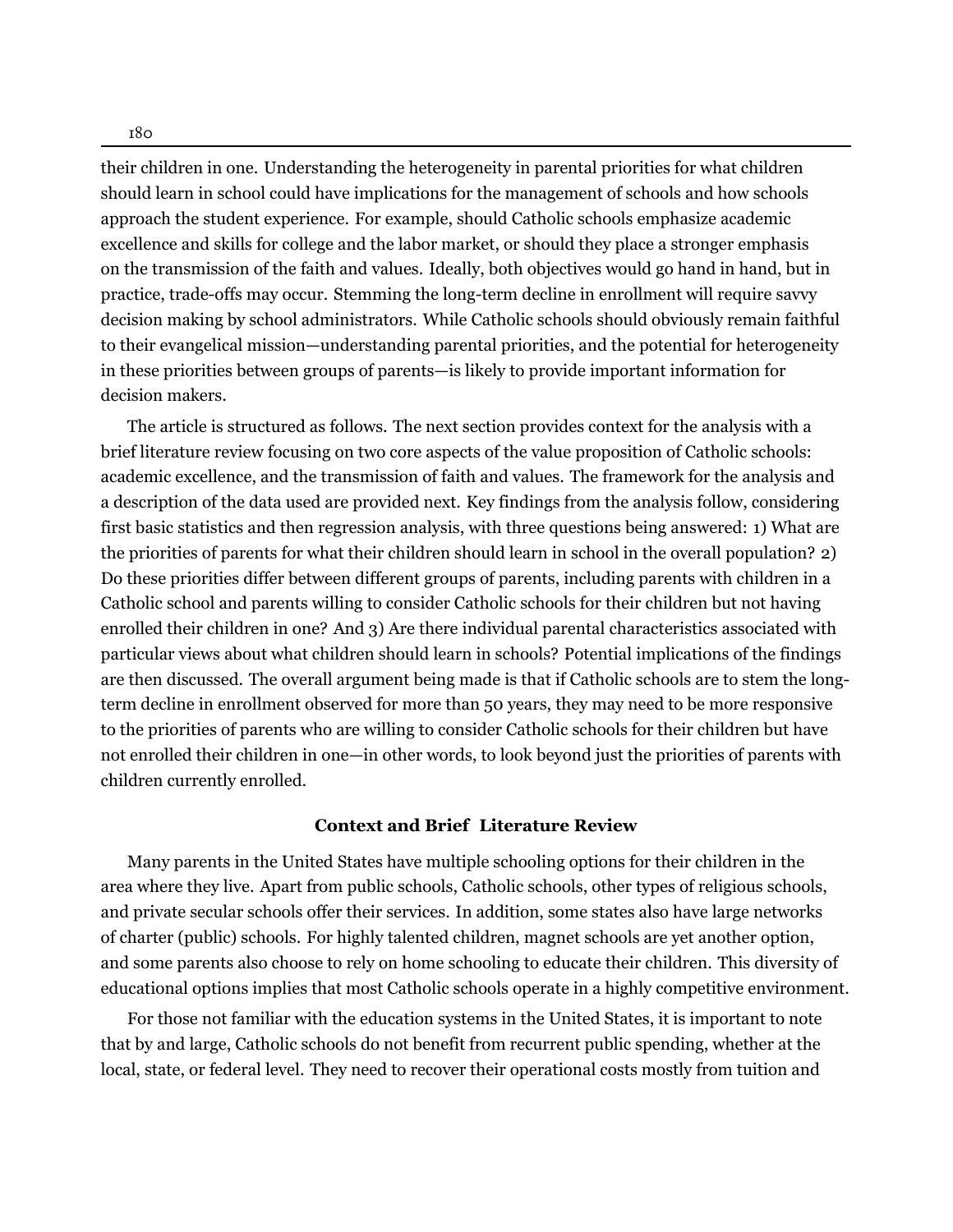#### Parental Priorities for What Children Should Learn in Schools 181

donations. A growing number of state-sponsored programs provide vouchers or tax credits that reduce out-of-pocket costs for parents choosing to enroll their children in a Catholic or other private school, but most of these programs are still relatively small. When tuition must cover costs, it remains a constraint for many parents interested in Catholic schools. This also means that to attract students, Catholic schools must perform better than public and charter schools (and other types of private schools) in some dimensions that matter to parents—even though they often have fewer resources to do so. This is a rather difficult task, but it is the challenge with which Catholic schools in the United States are confronted.

What are those dimensions that matter to parents? When positioning themselves to attract students, Catholic schools tend to emphasize a) their academic excellence and b) the transmission of the faith and values, or more generally what schools commonly refer to as their "Catholic identity." This emphasis makes sense, and it corresponds broadly to the reasons why many parents enroll their children in Catholic schools today. But this emphasis has clearly not been sufficient to stem the long-term decline in enrollment in Catholic schools. To explain why this may be the case and provide context for the analysis that follows, this section briefly discusses some of the literature on these issues.

#### **Academic Excellence and Skills**

Consider first the issue of academic excellence and more broadly the skills that students need to acquire to be successful in college and/or in the labor market. Do Catholic schools have a specific claim to academic excellence and helping students acquire those skills; and, if so, is that claim likely to help stem the long-term decline in enrollment? The answer to this two-part question is likely "yes" for the first part, but "no" for the second. This would suggest that an emphasis by Catholic schools on academic excellence may well be necessary, but it may not be sufficient to attract more students.

Academic excellence in Catholic schools—or the possibility of a "Catholic school advantage"—is a hypothesis suggested 40 years ago by [Coleman et al.](#page-26-0) ([1982](#page-26-0)) and [Greeley](#page-27-2) [\(1982\)](#page-27-2) (among others), and later by [Coleman and Hoffer](#page-26-1) [\(1987](#page-26-1)) and [Bryk et al.](#page-26-2) [\(1993](#page-26-2)). These authors advanced the possibility of a Catholic school effect leading to good student performance, thanks in part to an emphasis in the schools and broader Catholic community on excellence and social justice. The idea was that, especially for disadvantaged students, enrolling in a Catholic school could be beneficial.

Subsequent rigorous studies attempting to control for self-selection seemed to confirm Catholic schools' good performance, at least in terms of high school and college graduation rates for students. [Evans and Schwab](#page-26-3) [\(1995\)](#page-26-3) and [Sander and Krautmann](#page-28-1) [\(1995](#page-28-1)) argued that Catholic schools performed better than public schools on the likelihood that students would finish high school (or avoid dropping out before completion) and start college. [Neal](#page-27-3) ([1997](#page-27-3)) and [Altonji et al.](#page-26-4) [\(2005\)](#page-26-4) also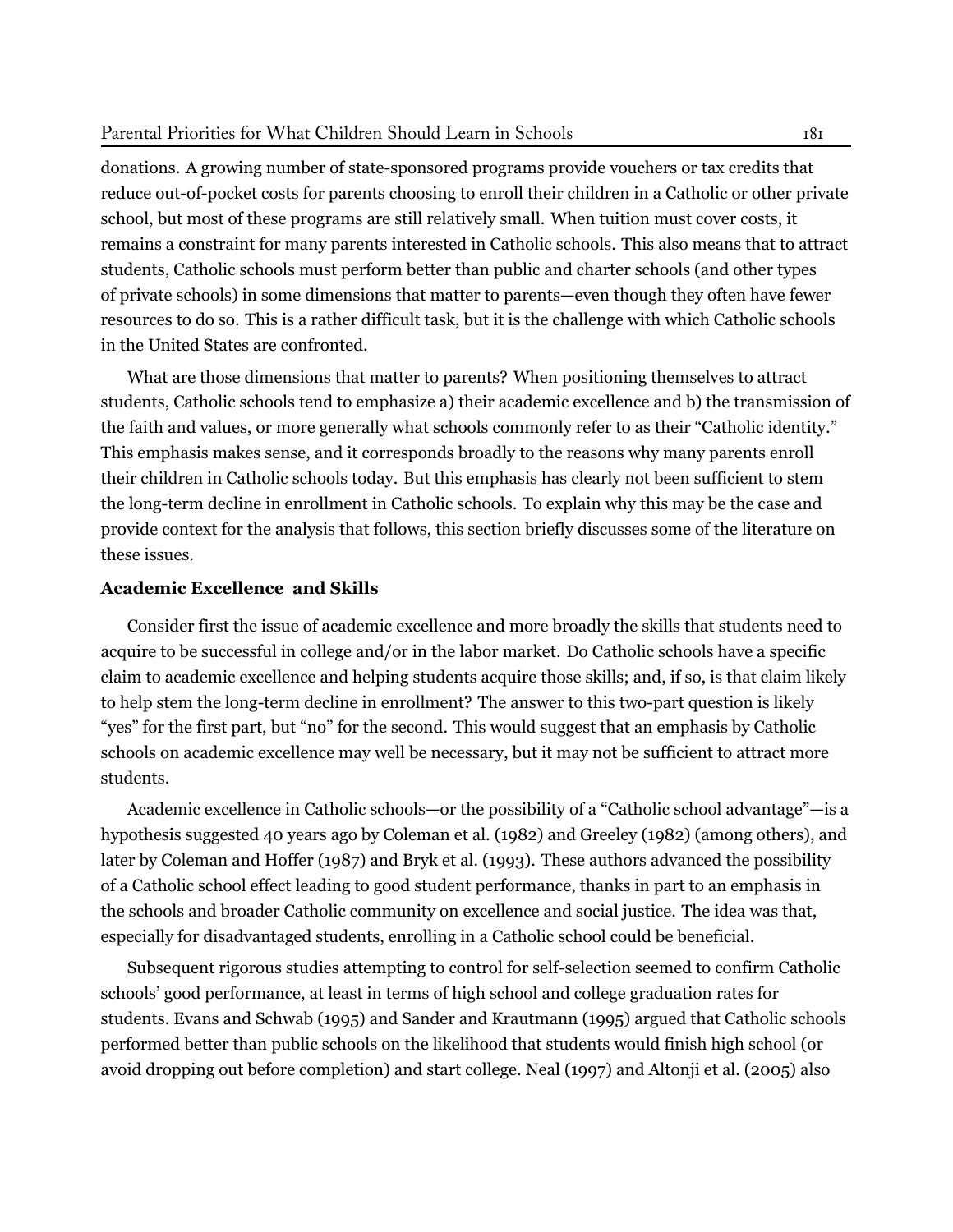182

identified gains in high school and college graduation rates. [Neal](#page-27-3) [\(1997\)](#page-27-3) suggested the possibility of higher wages for low-income and minority students in Catholic schools, likely because quality school options for these students were limited where they lived. With more recent data, [Freeman](#page-27-4) [and Berends](#page-27-4) ([2016\)](#page-27-4) again showed that attending a Catholic school could increase the likelihood of going to college.

However, the claim of an association between attending a Catholic school and doing well on standardized tests is more disputed. Some early studies found a positive association. For example, [Sander](#page-28-2) ([1996\)](#page-28-2) found that eight years in a Catholic school was associated with higher vocabulary, mathematics, and reading test scores for non-Catholics attending Catholic grade schools. Yet subsequent studies found no similar relationships. For example, [Altonji et al.](#page-26-4) ([2005\)](#page-26-4) reported no or little effect of Catholic schools on test scores, as did [Hallinan and Kubitschek](#page-27-5) ([2010](#page-27-5)). Analyzing the performance of students shifting schools in Indianapolis, [Berends and Waddington](#page-26-5) ([2018\)](#page-26-5) also found no gain for students shifting to a Catholic school from another school (there was actually a loss for student performance in mathematics). Other studies also suggesting no Catholic school advantage for various metrics include [Jepsen](#page-27-6) ([2003](#page-27-6)) and [Elder and Jepsen](#page-26-6) ([2014\)](#page-26-6).

Overall, it seems fair to conclude that while the literature suggests the possibility of a Catholic school advantage for higher educational attainment—including up to the college level—the benefit of attending a Catholic school for student performance on standardized tests in elementary and secondary school is less clear. In addition, when such benefits are observed, they tend to be reaped mostly by low-income or otherwise disadvantaged students. This is great news for the mission of Catholic schools to serve those at the periphery, but it may not substantially aid efforts to stem the decline in enrollment, since many of those students are from families that may require tuition reduction. As a result, while emphasizing academic excellence is important, since the Catholic school advantage tends to be observed mostly for low-income students unlikely to attend Catholic schools without financial support, the schools' ability to rely on academic excellence to stem the decline in enrollment may be limited. Said differently, students from well-to-do families who can afford to pay tuition may not do much better academically in Catholic schools than in other types of private schools or upper-tier public schools. Affluent parents can do their own research and may not be convinced by claims of academic excellence in Catholic schools relative to that of other private schools or even high-quality public schools.

#### **Faith Transmission and Values**

Another way in which Catholic schools have marketed themselves is through an emphasis on their Catholic identity and transmission of the faith and values. While an emphasis on academic excellence and skills for college and the labor market may appeal to a broad swath of the population, an emphasis on the transmission of the faith tends to appeal mostly to parents who are Catholic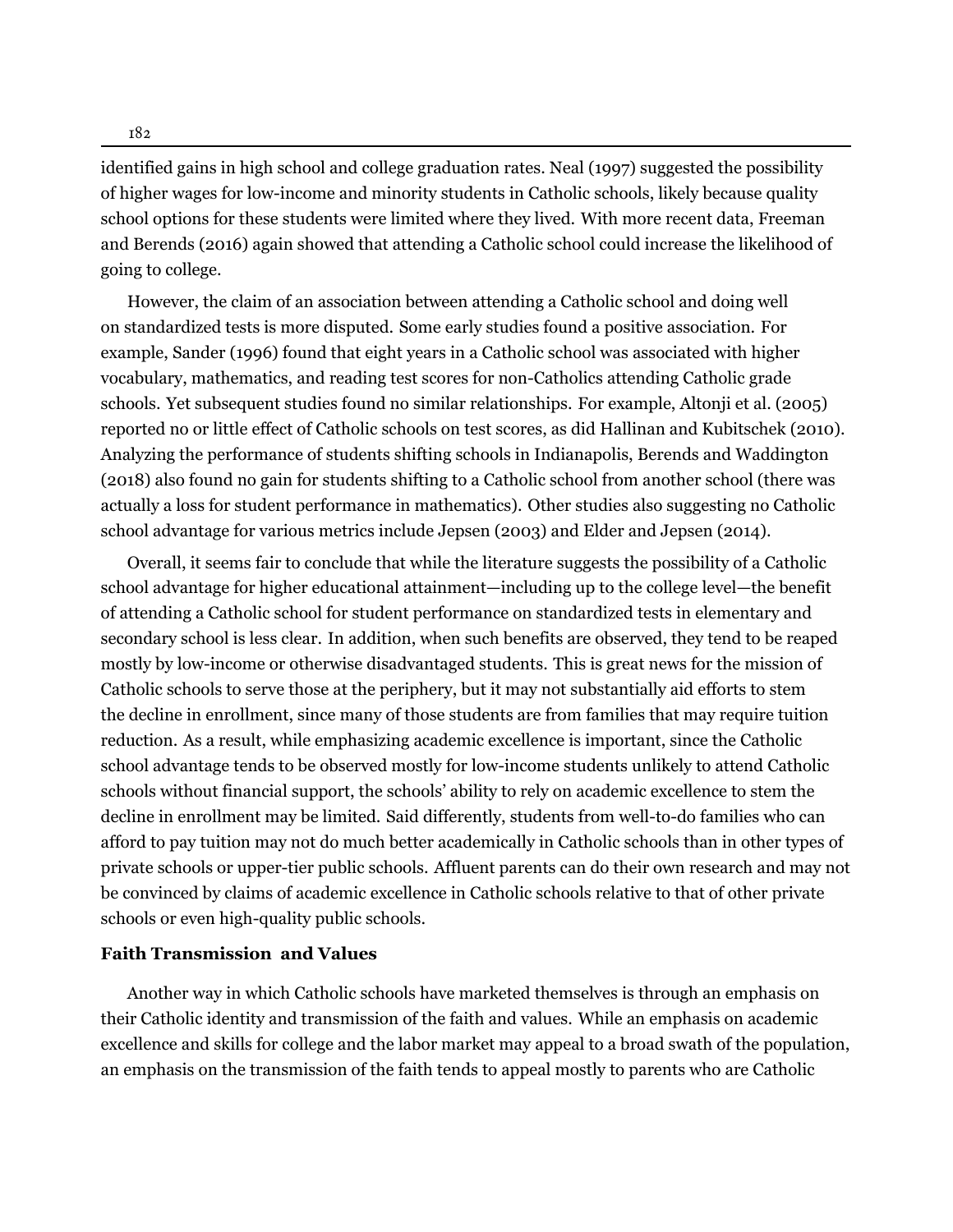themselves, though there may be exceptions: for example, for parents affiliated with other religions or denominations who may appreciate the emphasis on faith in Catholic schools as long as it is not to the exclusion of other faiths. The emphasis on values may have a broader appeal, but by and large, all schools, whether public or private, aim to transmit strong positive values to their students.

As is the case for the academic performance of Catholic schools, there is a literature on Catholic identity and the role played by faith in leading some parents to choose Catholic or other religious schools. One of the early studies by [Convey](#page-26-7) ([1986](#page-26-7)) looked at factors leading parents to send their children to Catholic schools in the Archdiocese of Washington, DC. Academic factors played an important role—especially for higher-income parents and parents who were not themselves Catholic—but religion and a perception that the schools provided good discipline also mattered. Using national survey data, [Sander](#page-28-3) ([2005\)](#page-28-3) found, not surprisingly, that Catholics, evangelicals, and other parents attending religious services regularly were more likely to send their children to private and religious schools. [Cohen-Zada](#page-26-8) and Sander [\(2008](#page-26-8)) found similar effects and argue (in reference to the literature on the Catholic school advantage) that failing to take into account religiosity in modeling school choice may lead to overstating the effect of private/religious schools on measures of educational attainment.

Other analyses concerning school identity are framed within the literature on branding within a context of school choice. Brands are strategies used by firms to communicate information about their goods or services to actual and potential consumers. As noted by [Cheng](#page-26-9) et al. ([2016](#page-26-9)), schools also rely on branding; their analysis suggests that parents valuing specific school characteristics tend to choose schools espousing those characteristics in their branding. For example, parents valuing religious education and discipline tend to choose Catholic or Lutheran schools over public or private secular schools. Similarly, [Trivitt](#page-28-4) and Wolf [\(2011\)](#page-28-4) assessed whether Catholic schools in Washington, D.C., carry an identifiable education brand. They found that the Catholic school brand is perceived as attractive, familiar, and generally accurate, but when schools do not meet the expectations of their brand, attrition follows.

The fact that the Catholic identity of the schools matters to parents does not imply that academic excellence does not also matter. Pelz and [Dulk](#page-28-5) [\(2018](#page-28-5)) tested whether enrollment in religious schools tends to be motivated by the desire to transmit one's faith to one's children or by the "secular goods" also associated with religious-based education; they found evidence that both factors play a role. Yet in some cases, there can be tension between various aspects of religious schools. Based on secondary analysis of a case study on school leadership, Fuller and [Johnson](#page-27-7) ([2014](#page-27-7)) explored whether, in practice, the explicit identity of Catholic schools pertaining to campus ministry, faith formation, and community service may be sidelined to focus instead on academic excellence, as measured by standardized tests or college acceptance. The authors suggest that taking Catholic identity seriously may help improve academic excellence. For parents, too, as noted by Arends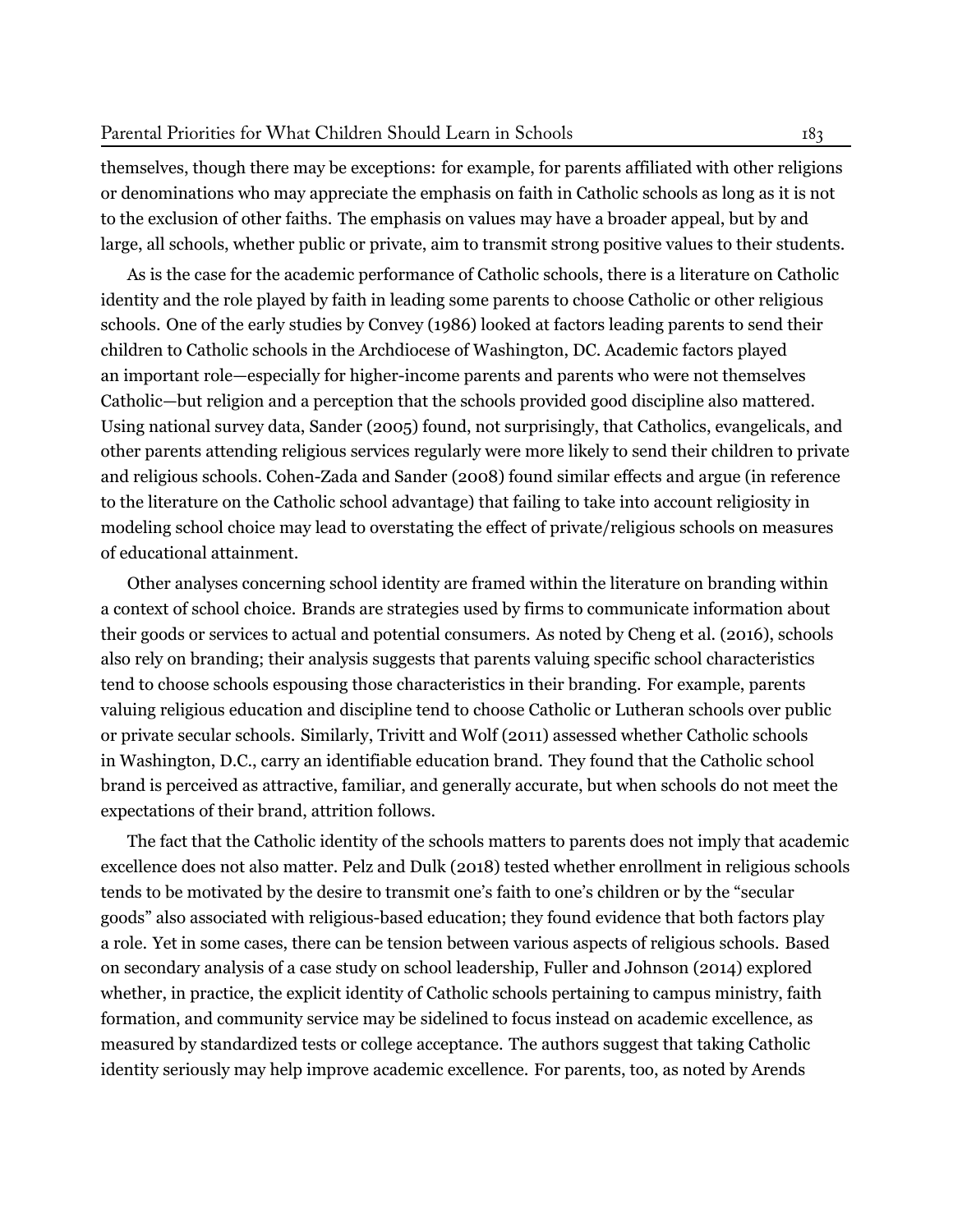184

(2021) in qualitative work for New Jersey—the motivation to enroll their children in Catholic schools is often multifaceted, based on academics as well as faith formation and the benefit of relationships within the school community.

Now, in the same way that there are limits to arguments based on academic excellence to attract more students in Catholic schools, there are also limits to arguments based on the role of schools in the transmission of the faith. Simply put, given the process of progressive secularization that appears to be at work in the United States and the shrinking share of the population that affiliates as Christian, emphasizing the transmission of the faith too much may not be conducive to attracting more students in Catholic schools if parents who are willing to consider Catholic schools but have not enrolled their children in one place a lower priority on the transmission of the faith than on other aspects.

#### **Analytical Framework and Data**

The brief review of the literature provided in the previous section focused on academic excellence and skills, and on the transmission of the faith and values as potential criteria for parents to choose Catholic schools for their children. These were a point of focus because they are some of the common motivations mentioned by parents for choosing Catholic schools, and also how many schools market themselves. The question asked in this article is whether the relative emphasis placed on those two dimensions—academic excellence and skills versus transmission of the faith and values—differs between parents enrolling their children in Catholic schools and parents choosing other schools. As mentioned earlier, of particular interest are the priorities of parents who are willing to consider Catholic schools but have not enrolled their children in one. This group seems to be the most immediate target to try to stem the long-term decline in enrollment in Catholic schools. If these parents were to have the same priorities for what children should learn in schools as parents who already have children enrolled in Catholic schools, there would be no trade-off in serving both groups to attract more students. But if parents willing to consider Catholic schools have different priorities than those with children already in Catholic schools, and if Catholic schools mostly cater to the priorities of their current students and parents, it may be difficult to convince new parents to enroll their children in Catholic schools—in which case, the long-term decline in enrollment may well continue.

To assess whether there is heterogeneity in parental priorities for what children should learn in schools, this article relies on market research data collected in 2017 by Mayhill Strategies with funding and support from the Catholic Education Philanthropy Working Group, FADICA, and the Philanthropy Roundtable. The market research led to the publication by FADICA and NCEA of a report available online entitled *The Catholic School Choice: Understanding the Perspectives of Parents and Opportunities for More Engagement* (FADICA & NCEA, [2018](#page-26-10)). The report team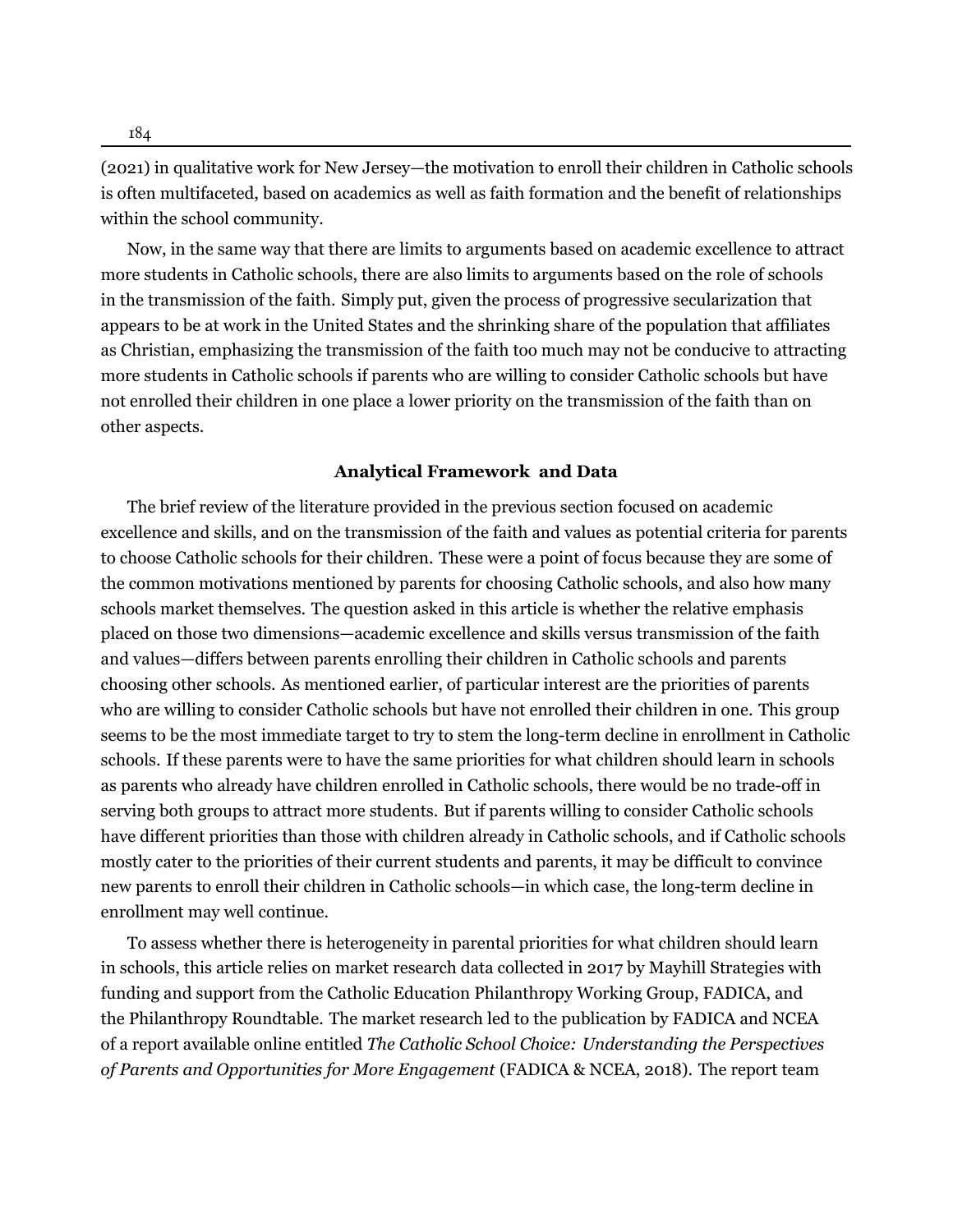#### Parental Priorities for What Children Should Learn in Schools 185

adopted a mixed research methodology with quantitative and qualitative data collection and analysis. The quantitative data were collected via an online survey of 1,403 adult Americans (aged 18 and above) between March 31 and April 11, 2017. As several target groups were oversampled (including Hispanic parents), sample weights based on the U.S. Census and findings from the Pew Research Foundation were used to adjust population shares to reflect the demographic profile of the adult American population. Details on the survey and its findings are in the report from FADICA and NCEA.

This article provides a secondary analysis of the quantitative survey data to look at the heterogeneity in parental priorities for what children should learn in school, including between parents with children already enrolled in and parents willing to consider Catholic schools. This analysis was not conducted at this level of detail in the survey report, but could be informative for the future of Catholic schools. Specifically, the focus in this article is on the following question, asked in the survey: "In your opinion, which of the following are the three most important areas of focus for K–12 schools in your area?" Though some respondents are adults with no children (yet), most are parents. For simplicity, I therefore use the term "parents" as opposed to "adults" in describing the results of the secondary analysis I performed with the data.

Nine potential responses to this question were included in the survey questionnaire: a) preparing children for college; b) preparing children to successfully enter the job market; c) teaching children to care about their community; d) developing individuals with a sound moral base; e) teaching children strong in-person communication skills; f) encouraging individual and critical thinking; g) measuring and monitoring student progress consistently; h) deepening children's relationship with their religious faith; and i) teaching children to accept and embrace diversity. When questions were asked in the survey about parental priorities, the focus was on the parents' priorities for their youngest child. The order in which responses were listed was randomized to avoid bias in response rates related to their order. This question helps in assessing what parents think about the role of schools in educating their children, and whether some roles matter to them more than others. In combination with another question asked in the survey about the parents' willingness to consider Catholic schools for their children, this question makes it feasible to assess whether there is heterogeneity in parental priorities between parents already enrolling their (youngest) child in a Catholic school and parents willing to consider Catholic schools but not having enrolled their (youngest) child in one.

The analysis proceeds according to the groups of parents considered in Figure [1.](#page-10-0) The first and largest group consists of the full sample of the survey, which is meant to be representative of the overall adult population in the United States. The second group consists of the subset of parents in the adult population—since only parents have children to send to school. Among parents, some are "very willing" to consider Catholic schools for their children (as already mentioned, this group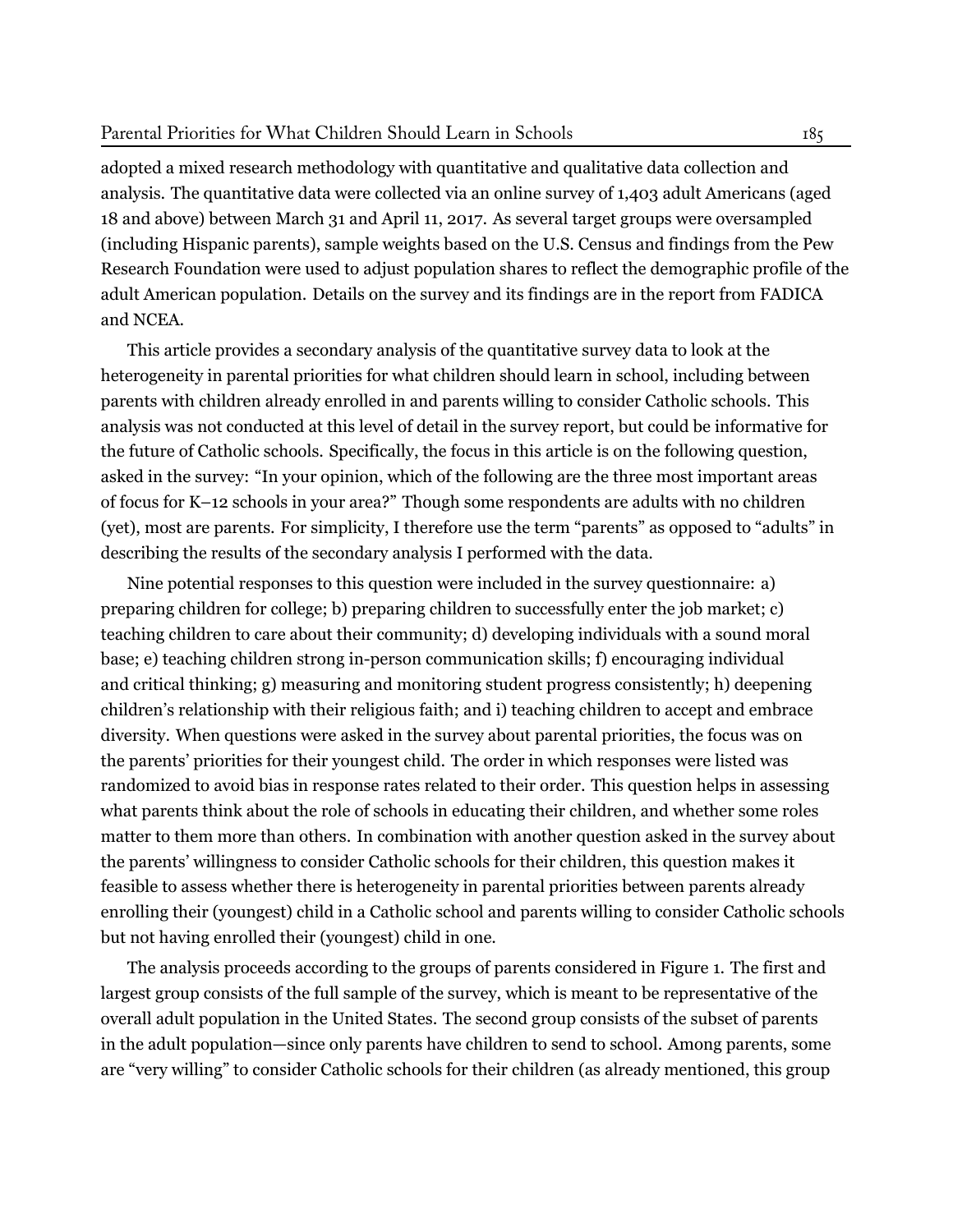can be identified based on responses to other questions in the survey), while others may not be interested. Clearly, the set of parents "very willing" to consider Catholic schools for their children is a potential target group for Catholic schools. Finally, some parents have enrolled their children in Catholic schools while other parents have not. While there may be outliers, each of the groups identified in Figure 1 typically comprise a subset of respondents in the larger group, in that to enroll a child in a Catholic school, parents must be willing to consider the schools for their child. In practice, this is observed.

#### <span id="page-10-0"></span>**Figure 1**

*Note. Source: Author.*



As shown in Table 1, according to the survey, 6.2% of the youngest children of parents responding to the survey are in Catholic schools. This estimate appears to be slightly on the high side since administrative data suggest that the market share of Catholic schools nationally is at less than five percent for primary education, and less than three percent at the secondary level (on estimating the market shares of Catholic schools using administrative data, see [Wodon](#page-28-6) [2021b]). Nevertheless, when considering the share of parents stating that they are "very willing" to consider Catholic schools for their children (27.1% of the survey sample), the current market share of Catholic schools appears to be on the low side in comparison to the level of interest among parents. This suggests potential for growth, or at least for stemming the long-term decline in enrollment. The challenge is thus to convince a larger share of parents "very willing" to consider Catholic schools to follow through and enroll their children in a Catholic school. This requires paying attention to their priorities for what their children should learn in school, but the potential uptake could be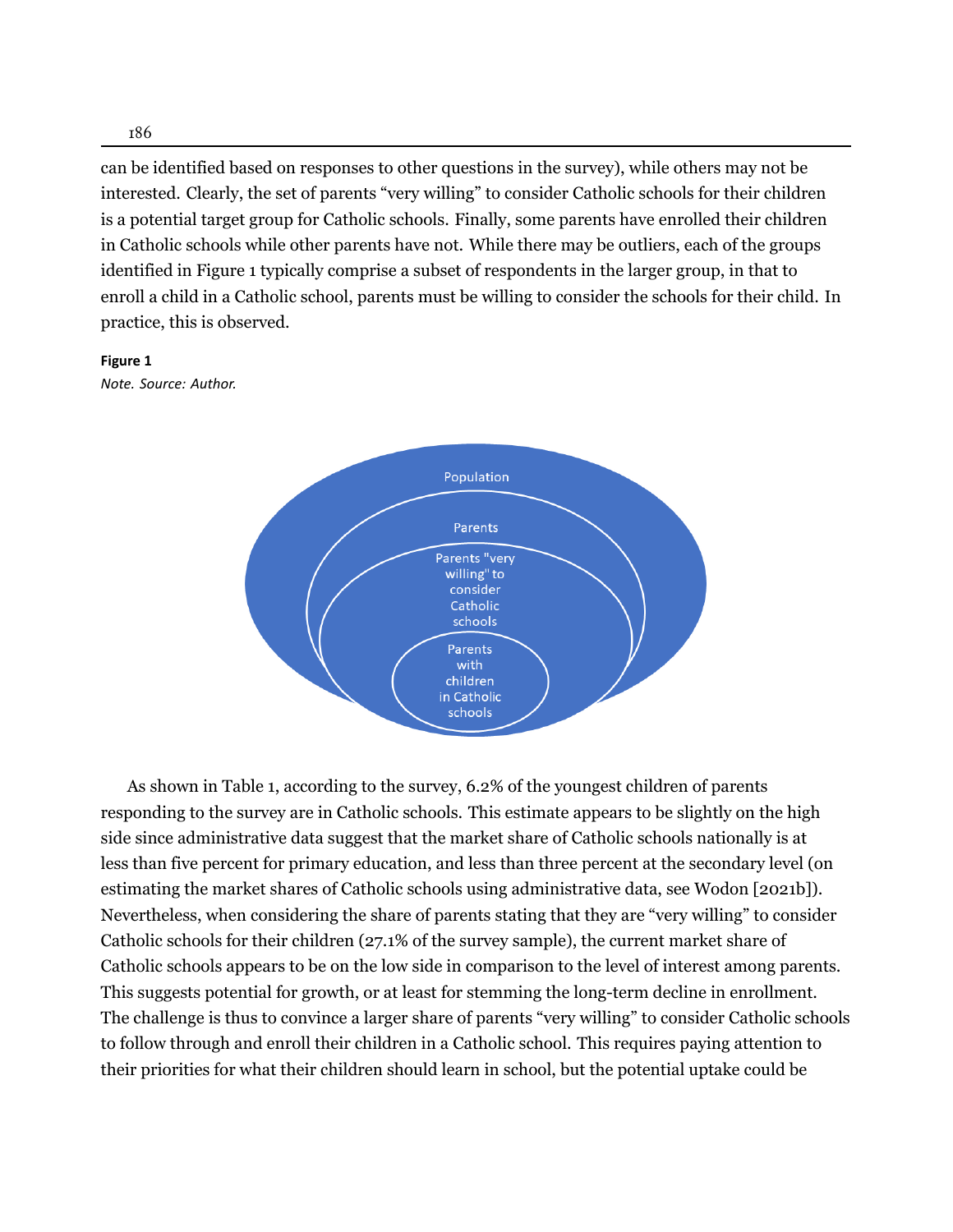substantial.

#### **Table 1**

*Willingness to Consider Catholic School and Market Share of Catholic Schools (%)*

|                                                            | Share of parents  |
|------------------------------------------------------------|-------------------|
| <b>Willingness to consider Catholic schools</b>            |                   |
| Very willing                                               | 27.1              |
| Somewhat willing                                           | 24.0              |
| Somewhat unwilling                                         | 16.5              |
| Very unwilling                                             | 25.5              |
| Never heard/don't know                                     | 6.9               |
| <b>Total</b>                                               | 100.0             |
| Number of observations                                     | 1,058             |
|                                                            | Share of students |
| Market share by type of school                             |                   |
| Public schools                                             | 72.5              |
| Public charter schools                                     | 6.4               |
| Magnet schools                                             | 2.7               |
| Private non-religious schools                              | 5.7               |
| Catholic schools                                           | 6.2               |
| Other religious schools                                    | 2.2               |
| Home schooling                                             | 3.6               |
| Other type of schooling                                    | 0.8               |
| Total                                                      | 100.0             |
| Market shares of Catholic schools from administrative data |                   |
| Primary                                                    | 4.7               |
| Secondary                                                  | 2.4               |

Note. Author's estimation using 2017 survey data for FADICA and NCEA ([2018\)](#page-26-10). The share of students by type of school is based on parental responses in the survey for their youngest child. By contrast, the market share of Catholic schools from administrative sources is based on data from the Office of Church Statistics and the UNESCO Institute for Statistics, as discussed in [Wodon](#page-28-6) (2021b).

#### **Parental Priorities for What Children Should Learn in School**

To explore differences in priorities among parents for what their children should learn in school, Table 2 presents the share of respondents who chose each of the allowed responses in the survey according to the four groups in Figure 1, namely a) the overall population; b) all parents; c) parents stating that they are "very willing" to consider Catholic schools; and d) parents with their youngest child enrolled in Catholic schools. Since respondents could choose 3 priorities for what their children should learn in school, shares in Table 2 sum to 300%. Responses have been ranked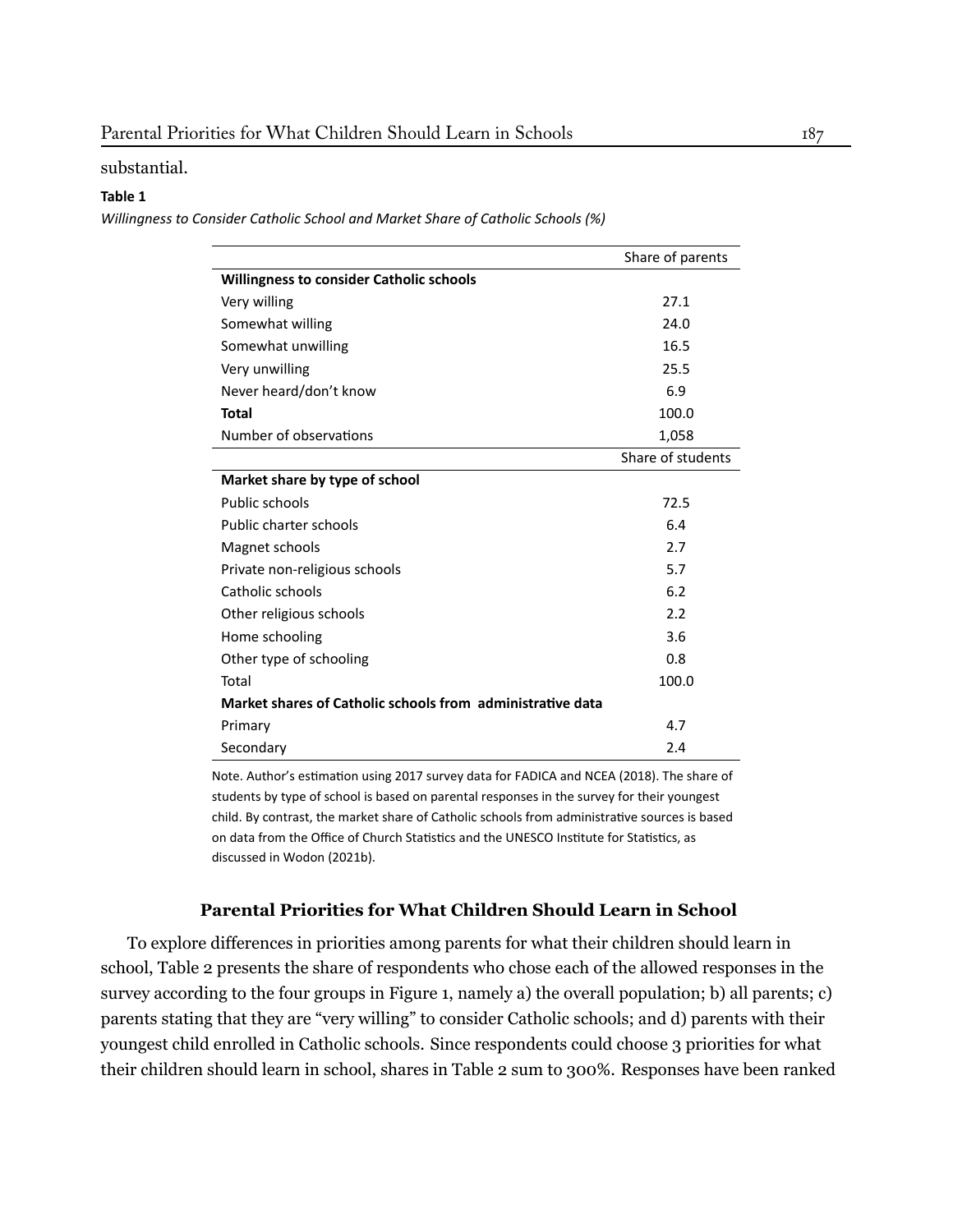according to two broad categories of priorities: those related to academic excellence and the skills that children should acquire, and those related to the transmission of the faith and values. While the classification of some of the potential responses under academic excellence and skills versus faith and values could be debated, this simple categorization is useful for the analysis. The priorities are listed in Table 2 from the most to the least cited among the first sample, which represents the overall population.

#### **Table 2**

*Parental Priorities for What Children Should Learn in School, Various Samples (%)* 

|                                       | Overall<br>population | All parents | Very willing to<br>consider Catholic<br><b>Schools</b> | Youngest child<br>enrolled in Catholic<br>School |
|---------------------------------------|-----------------------|-------------|--------------------------------------------------------|--------------------------------------------------|
| <b>Academic excellence and skills</b> |                       |             |                                                        |                                                  |
| Critical thinking                     | 53.4                  | 53.3        | 48.3                                                   | 34.6                                             |
| Preparing for job market              | 46.8                  | 47.7        | 33.3                                                   | 34.9                                             |
| Preparing for college                 | 42.7                  | 42.4        | 40.4                                                   | 33.7                                             |
| <b>Communication skills</b>           | 38.9                  | 39.4        | 37.8                                                   | 39.7                                             |
| Measuring progress                    | 32.5                  | 31.6        | 31.1                                                   | 30.6                                             |
| <b>Faith transmission and values</b>  |                       |             |                                                        |                                                  |
| <b>Embracing diversity</b>            | 29.1                  | 25.0        | 32.0                                                   | 22.6                                             |
| Sound moral base                      | 29.0                  | 30.6        | 33.2                                                   | 41.9                                             |
| Care about community                  | 18.2                  | 19.1        | 24.4                                                   | 27.9                                             |
| Deepening the faith                   | 9.6                   | 10.9        | 19.5                                                   | 34.2                                             |
| <b>Total</b>                          | 300.0                 | 300.0       | 300.0                                                  | 300.0                                            |
| Number of observations                | 1,403                 | 1,201       | 332                                                    | 71                                               |

Note.Author's estimation using 2017 survey data for FADICA and NCEA ([2018](#page-26-10)).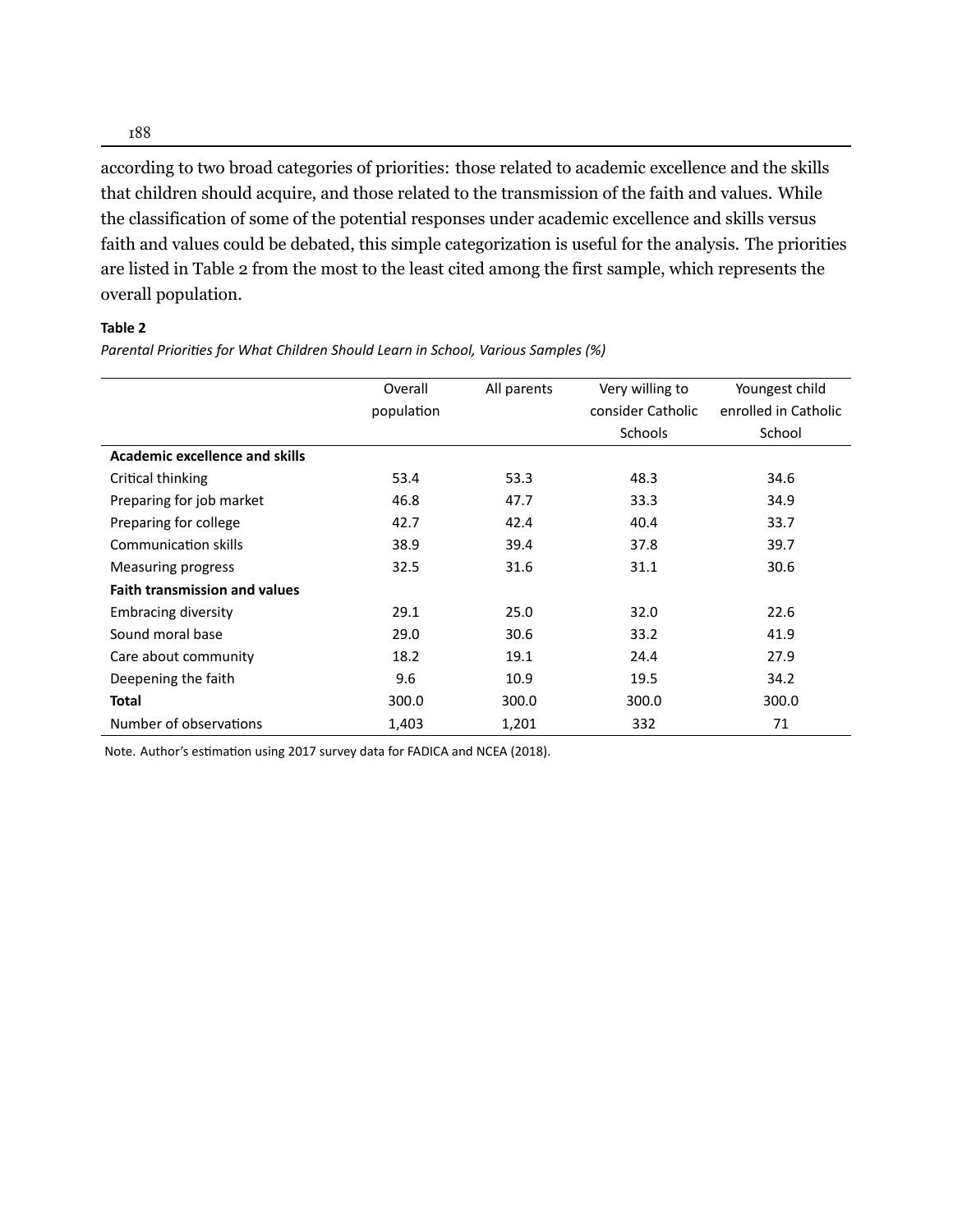For the full sample, regardless of whether respondents have children, the top five priorities are all related to academic excellence and skills, including success in college and in the job market (noting that some of these priorities also have inherent value independent of their usefulness for college and the labor market). The other four priorities related to faith and values are ranked lower. Results are similar for parents in general—unsurprising, since most of the respondents in the survey are parents.

By contrast, for parents with their youngest child in a Catholic school, moral values rank much higher. Indeed, developing a sound moral base ranks first, followed by communications skills, and deepening one's faith essentially ties up with critical thinking and being ready for the job market. Finally, for parents "very willing" to consider Catholic schools for their children, results are typically closer to those observed for all parents than for parents with children in Catholic schools, but priorities related to faith and values score on average higher than is the case for all parents. Note that this sample includes parents with their youngest child in a Catholic school. As one example, for those "very willing" to consider Catholic schools whether or not they have their youngest child enrolled in Catholic schools, embracing diversity and developing a sound moral base matter as much as preparing children for the job market.

Table 3 provides estimates in a slightly different way. The first column in Table 3 presents the priorities of parents "very willing" to consider Catholic schools but who have not enrolled their youngest child in one. This is essentially a subset of the sample of all those "very willing" to consider Catholic schools, and potentially a key target group for Catholic schools to stem their long-term decline in enrollment. The second column reproduces the results in Table 2 for parents who have their youngest child in a Catholic school. The third column provides the differences in ratings between that group and those with their youngest child enrolled in Catholic schools. The gaps in ratings for the two groups are largest for critical thinking and embracing diversity (these are higher priorities for those who are "very willing" to consider Catholic schools but have not enrolled their youngest child in one) and for deepening the faith (a higher priority for those with a child enrolled in Catholic schools). While deepening the faith is not necessarily at odds with critical thinking and embracing diversity, the fact that the gaps in opposite directions are largest for those priorities is important to notice. The two groups seem to be aligned on many priorities, but less so on the role that Catholic schools should play in deepening the faith versus their role in promoting independent and critical thinking and embracing diversity.

Said differently, the results in Table 3 suggest both a specific identity for Catholic schools—in terms of the priorities of parents who have enrolled their youngest child in a Catholic school, and a potential trade-off between responding solely to the priorities of these parents and aiming to attract parents who are "very willing" to consider Catholic schools but have not enrolled their youngest child in one. In terms of size, as mentioned earlier, the second group (27.1% of the sample minus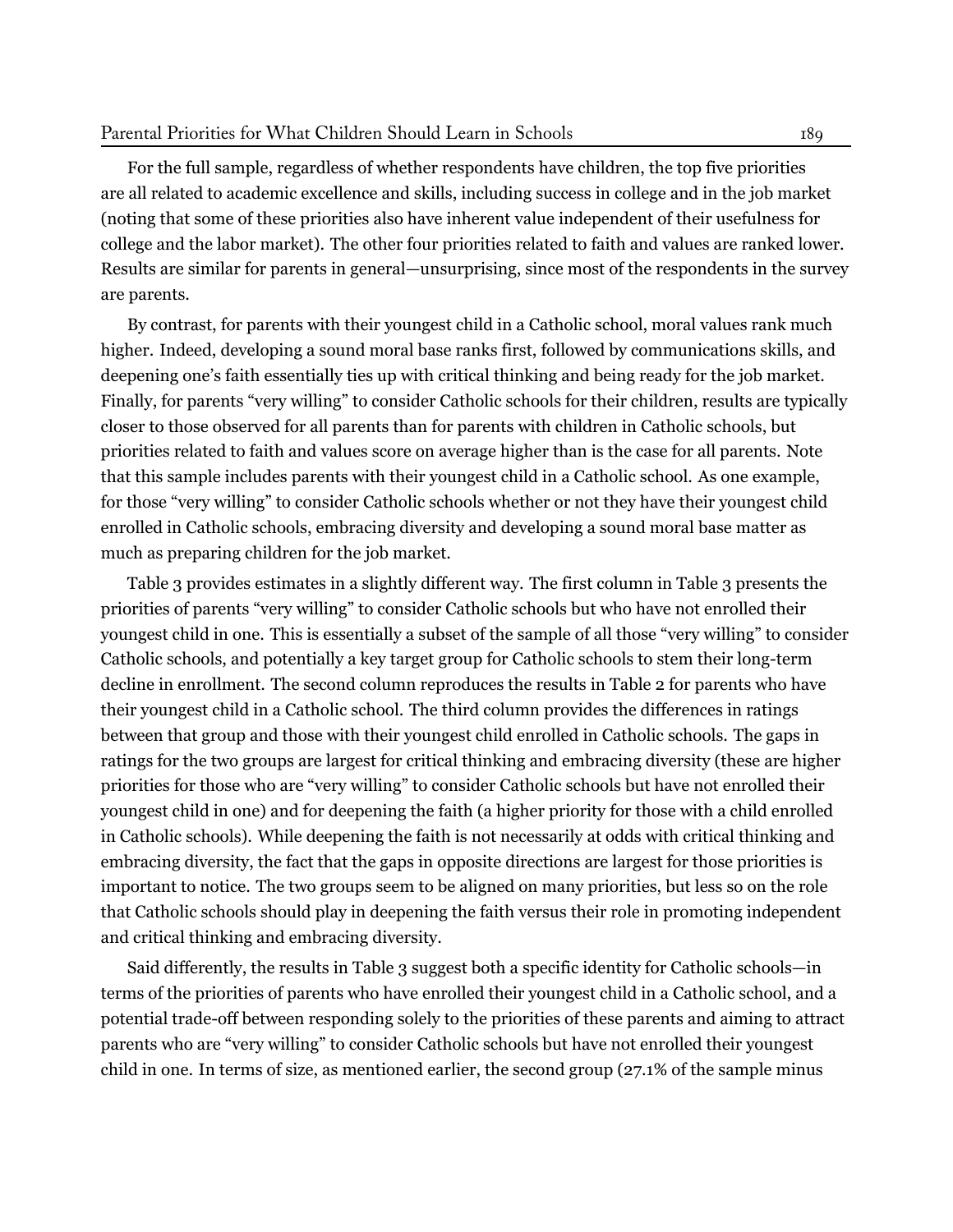|                                       | Parents very willing | Parents with their  | Differences in     |
|---------------------------------------|----------------------|---------------------|--------------------|
|                                       | to consider Catholic | youngest child      | priorities [1]-[2] |
|                                       | schools but with     | enrolled in a       |                    |
|                                       | their youngest child | Catholic school [2] |                    |
|                                       | not enrolled [1]     |                     |                    |
| <b>Academic excellence and skills</b> |                      |                     |                    |
| Critical thinking                     | 51.1                 | 34.6                | 16.5               |
| Preparing for job market              | 33.1                 | 34.9                | $-1.8$             |
| Preparing for college                 | 41.5                 | 33.7                | 7.8                |
| Communication skills                  | 36.8                 | 39.7                | $-2.9$             |
| <b>Measuring progress</b>             | 31.0                 | 30.6                | 0.4                |
| <b>Faith transmission and values</b>  |                      |                     |                    |
| <b>Embracing diversity</b>            | 34.1                 | 22.6                | 11.5               |
| Sound moral base                      | 31.8                 | 41.9                | $-10.1$            |
| Care about community                  | 23.6                 | 27.9                | $-4.3$             |
| Deepening the faith                   | 16.8                 | 34.2                | $-17.4$            |
| Total                                 | 300.0                | 300.0               | <b>NA</b>          |
| Number of observations                | 261                  | 71                  | <b>NA</b>          |
|                                       |                      |                     |                    |

*Differences in PrioriƟes Between Parents Considering Catholic Schools but Not Enrolling Their Youngest Child and Parents with the Child Enrolled (%)*

Note.Author's estimation using 2017 survey data for FADICA and NCEA ([2018](#page-26-10)).

6.2% of children already enrolled in Catholic schools) is much larger than the first (6.2% of the sample, and less than 5% according to administrative data).

A quick reading of the data could lead to misunderstandings about the importance of faith affiliation in driving parental priorities for what children should learn in school. While parents with their youngest child enrolled in Catholic schools do emphasize values as well as the role that schools may play in deepening the faith for their children, this does not mean that Catholics have the same priorities, or those priorities to the same extent. In the survey, Catholics account for about one fifth of the sample. Most Catholic parents do not send their children to Catholic schools; indeed, a majority rely on public schools. These parents may have priorities that differ from those of parents who send their children to Catholic schools. More generally, the relationships between faith affiliations and priorities for what children should learn in school may be complex, defying simple generalizations.

As an indication of these complex relationships, Table 4 presents the shares of respondents identifying various priorities for what children should learn in school by faith affiliation. Four groups are considered: Catholics, other Christians (Protestant or other non-Catholic Christian),

190

**Table 3**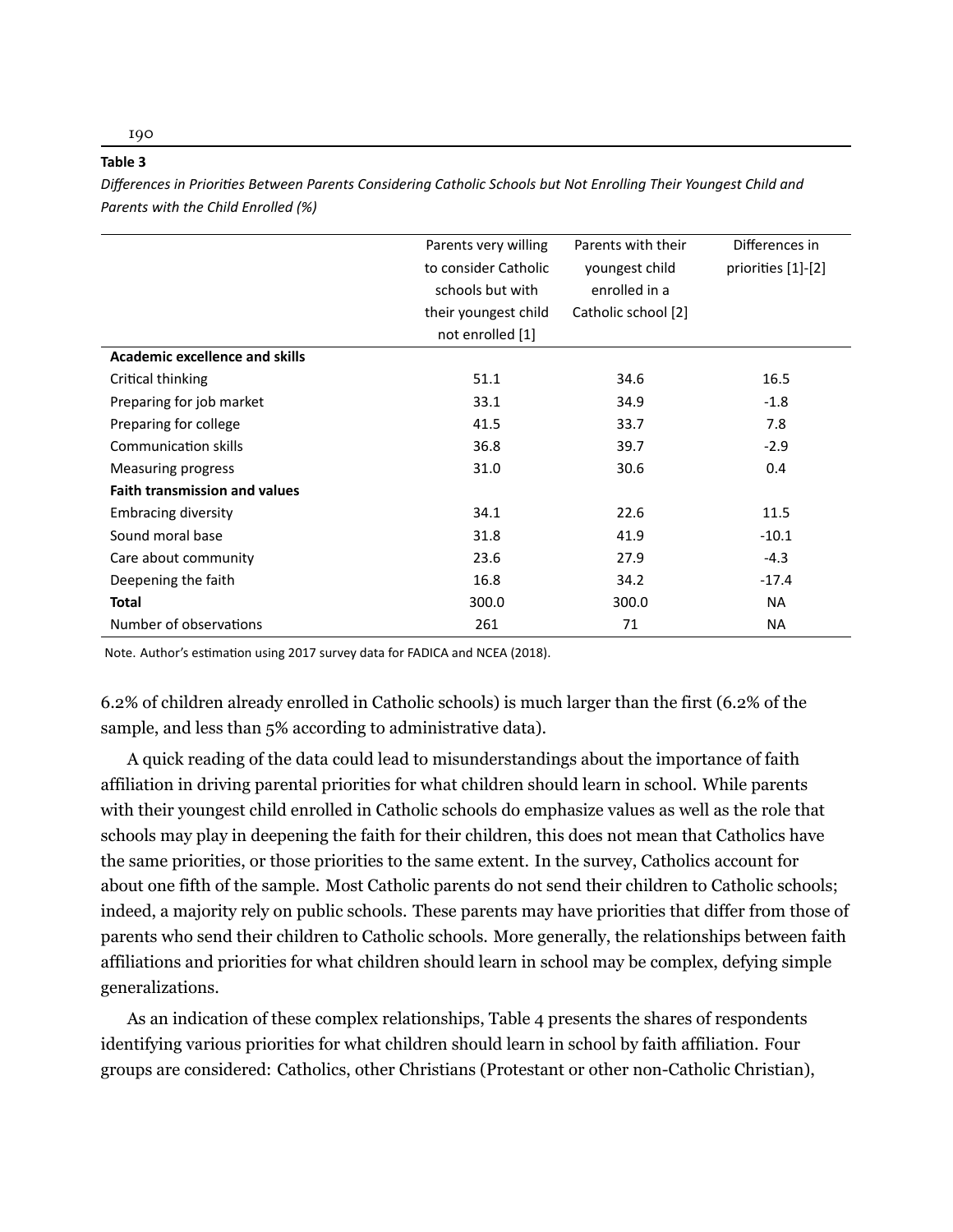respondents affiliated with other religions (Mormonism, Judaism, Islam, Buddhism, Hinduism, or other), and respondents stating no religious affiliation (atheist, agnostic, or not identifying with any religion).

A few interesting stylized facts emerge from Table 4. First, fewer than 1 in 10 (9.3%) Catholics place a high priority on deepening the faith for what their children should learn in schools. This is a much lower proportion than for parents (Catholic or not) who have their youngest child in a Catholic school. This does not mean that Catholic parents do not care about deepening the faith for their children; for example, they may think that schools are not the best place to do so, or that schools have other missions that are more important given that deepening the faith can be done elsewhere.

#### **Table 4**

*Parental Priorities for What Children Should Learn in School by Faith Affiliation (%)* 

|                            | Catholic | Other Christian | Other religion | No religion |
|----------------------------|----------|-----------------|----------------|-------------|
| <b>Skills</b>              |          |                 |                |             |
| Critical thinking          | 48.1     | 46.4            | 63.6           | 70.4        |
| Preparing for job market   | 36.2     | 52.9            | 44.3           | 43.8        |
| Preparing for college      | 43.9     | 41.0            | 41.6           | 46.1        |
| Communication skills       | 43.1     | 36.3            | 52.1           | 33.7        |
| Measuring progress         | 36.0     | 32.0            | 36.3           | 27.9        |
| <b>Values</b>              |          |                 |                |             |
| <b>Embracing diversity</b> | 30.6     | 26.5            | 18.0           | 39.8        |
| Sound moral base           | 29.2     | 35.2            | 27.3           | 14.4        |
| Care about community       | 23.6     | 16.9            | 9.4            | 20.7        |
| Deepening faith            | 9.3      | 12.9            | 7.3            | 3.1         |
| Total                      | 300.0    | 300.0           | 300.0          | 300.0       |
| Number of observations     | 628      | 482             | 100            | 193         |

Note.Author's estimation using 2017 survey data for FADICA and NCEA ([2018](#page-26-10)).

Another interesting finding is that respondents with no religious affiliation and those affiliated with non-Christian religions are the most likely to consider independent and critical thinking as a priority for what children should learn in school. The differences in the shares of parents stating that particular priority by faith affiliation (or the lack thereof) are especially large. Interesting as well is the importance granted to learning to care for the community, which is as high among parents with no religious affiliation as it is for Catholics and Christians, but apparently lower for those with another (non-Christian) faith affiliation. At the same time, these differences may not necessarily be related to faith affiliations themselves, to the extent that other individual characteristics correlated with faith affiliation may play a role. To dig a bit deeper into those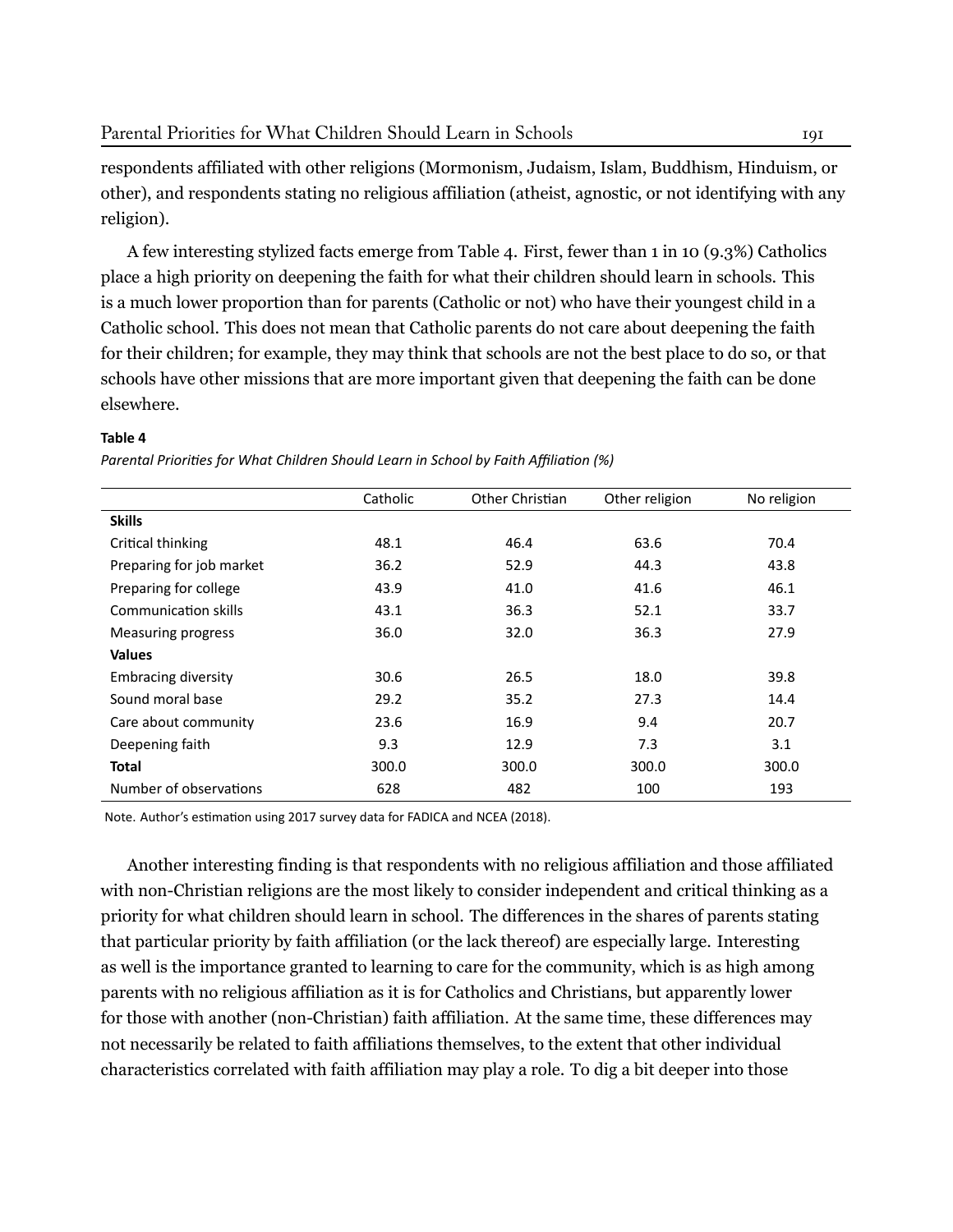patterns, regression analysis is useful.

#### **Correlates of Parental Priorities**

Are there individual characteristics of parents associated with particular views about what children should learn in schools? This is a question that has been explored in the literature, as mentioned earlier. It is also a question that could have implications for efforts to attract new students. If parental priorities could be predicted reasonably well using observable characteristics, this could perhaps be used in marketing efforts, even if other ways to target specific groups could also be used.

To answer the question, regression analysis can be used to look at associations between the respondents' characteristics and their priorities for what their children should learn in school. For simplicity, probit regressions for each priority are estimated separately. The outcome variables are whether respondents consider a particular goal as a priority for what their children should learn in school (i.e., whether that particular priority was one of the three chosen by respondents, noting that there is no ranking between these three top choices). The analysis is conducted for the whole sample, including respondents who do not (yet) have children themselves, but as before, the term "parents" is used, for simplicity (recall that most respondents are parents).

The regression analysis is tentative in that alternative model specifications could yield different results. For ease of interpretation, marginal effects  $(dF/dX)$  are reported at the mean of the sample. These effects should not be interpreted as implying causality; they are only indicative of associations between the respondents' characteristics and their priorities for what their children should learn in school. The idea is to identify marginal effects of some variables on stated priorities while controlling for other variables. For example, assume for the sake of the argument that middleor high-income individuals may consider some priorities as more important than low-income individuals. This could be related to their income level, but also possibly to other variables, such as race or education level, and possibly even faith affiliation. Regression analysis helps disentangle various potential effects (associations), looking at each variable separately while controlling for the effects of other variables.

A wide range of independent variables are available in the survey for inclusion in the analysis. The strategy for the specification of the models is to include as many observable characteristics as possible, but focusing on variables that are likely to be exogenous, so that they do not depend on the priorities expressed by parents, which helps avoid endogeneity issues. The regression analysis includes the gender of the respondent (male or female), the respondent's age category (baby boomer or born earlier, Generation X or born between 1965 and 1976, and Generation Y or born after 1977); the respondent's race (White, Hispanic or Latino, African American, or other races, biracial, or multiracial); the respondent's location (urban, suburban, or rural); the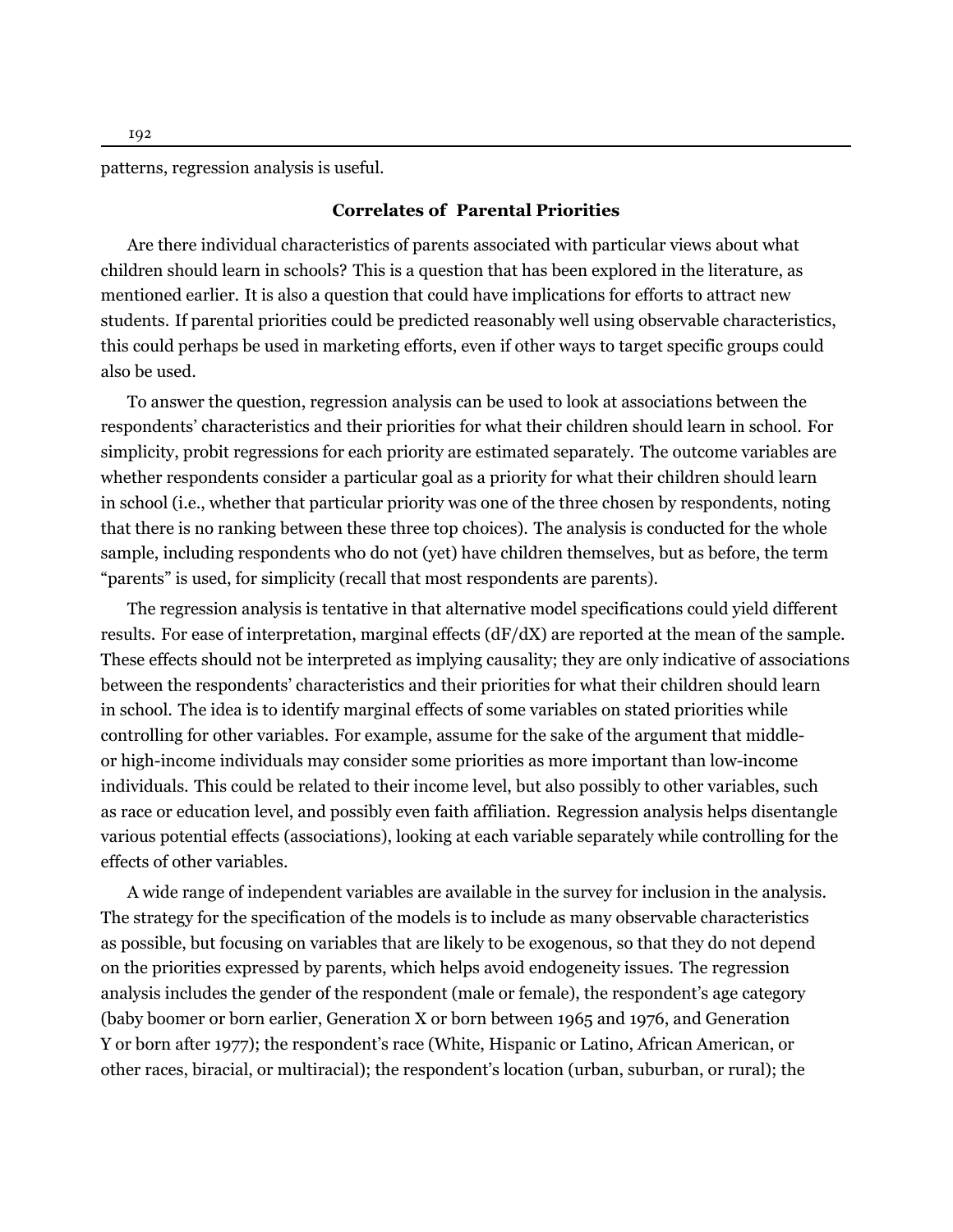#### Parental Priorities for What Children Should Learn in Schools 193

parental status of the respondent (parent of a child or not); the political affiliation of the respondent (Republican, Democrat, independent, other affiliation, or not registered); the yearly income of the household (below \$50,000, between \$50,000 and \$100,000, above \$100,000, or no response); the respondent's education level (high school or below, undergraduate, or graduate); the respondent's employment status (working full-time or part-time, or not working); the respondent's religious affiliation (Catholic, other Christian, other religious affiliations including Mormonism, Judaism, Islam, Buddhism, and Hinduism, or no religious affiliation including atheist, agnostic, or not identifying with any religion); the importance of religion for respondents with a religious faith (whether they consider their faith as extremely or very important in shaping their daily life, or less important); the practice of religion for respondents with a religious faith (whether they attend services regularly, namely almost every week or more often); whether the respondents is an active Catholic for those who are Catholic (whether they consider themselves to be a somewhat active or very active Catholic); and the respondent's experience with Catholic schools as a child (namely whether the respondent went to Catholic school at any level as a child and if so whether he/she had a poor experience while in Catholic school).

Table 5 provides the results for each of the nine priorities. The following abbreviations are used to report results for each priority: a) College = preparing children for college; b) Jobs = preparing children to successfully enter the job market; c) Caring = teaching children to care about their community; d) Values = developing individuals with a sound moral base; e) Comms. = teaching children strong in-person communication skills; f) Thinking = encouraging individual and critical thinking; g) Progress = measuring and monitoring student progress consistently; h) Faith = deepening children's relationship with their religious faith; and i) Diversity = teaching children to accept and embrace diversity.

The interpretation of marginal effects that are statistically significant is as follows: a value of 0.050 indicates that controlling for other factors, the variable is associated with an increase of 5.0 percentage points in the likelihood that the respondent considers the goal as a priority. For example, the value of -0.059 for men for the dependent variable "College" suggests that controlling for other factors, men are 5.9 percentage points less likely than women (the reference category) to consider that preparing students for college should be a key priority for schools. Not all effects are statistically significant—those that are can be identified with asterisks, depending on the level of statistical significance.

A number of comments can be made on the results. A first result is that to a great extent, the independent variables included in the analysis do not seem to be associated with a higher or lower likelihood of choosing specific priorities for what children should learn in school. Most coefficients are not statistically significant, suggesting that the association between most variables and parental priorities is not statistically different from zero. This in itself is an important finding. It suggests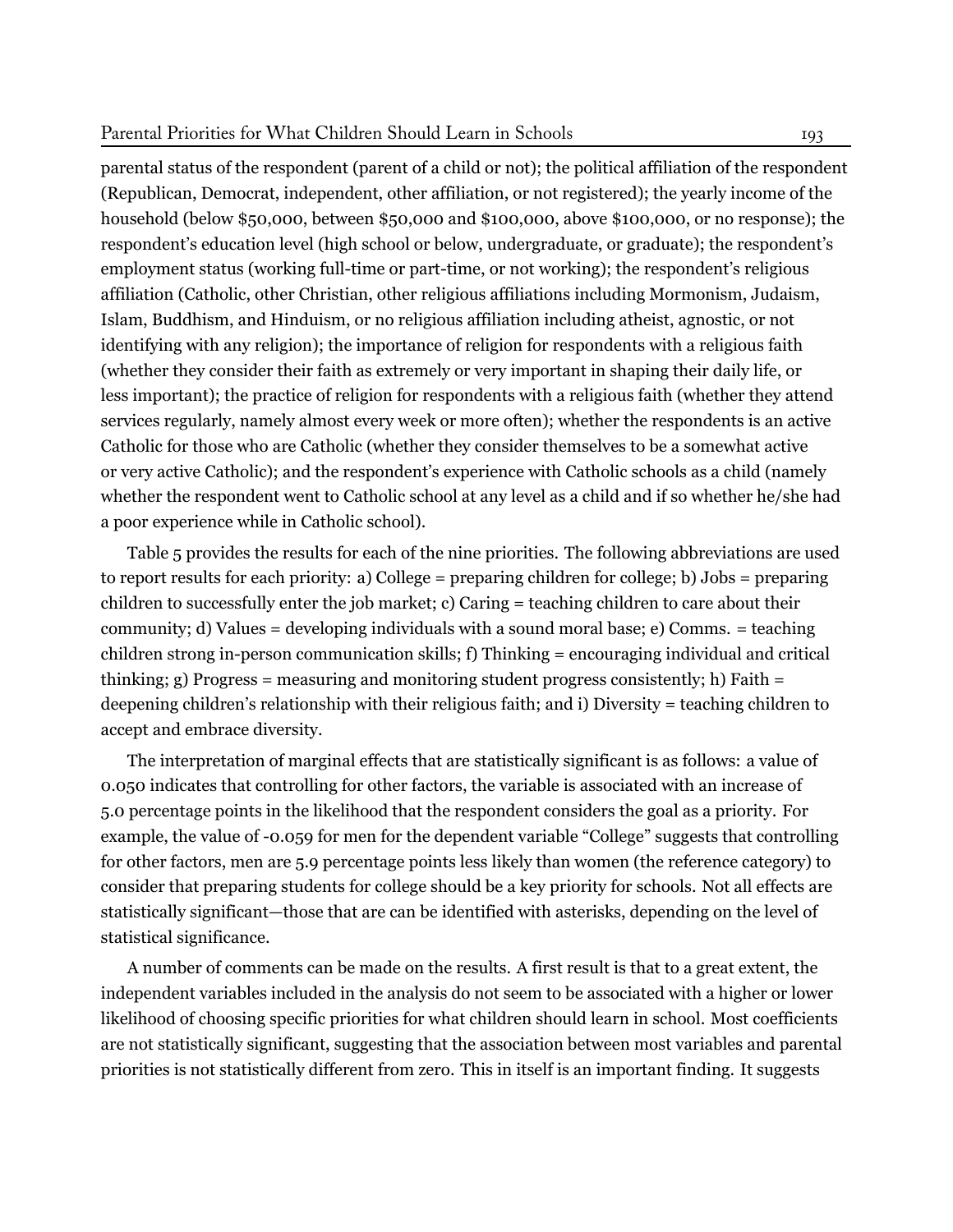that other individual characteristics, some of which may not easily be observed in standard surveys, likely matter more than the observed characteristics that have been included in the analysis. It also suggests that one should not make quick generalizations about how some groups of respondents may have different priorities than other groups based on some simple characteristics. Finally, it suggests that relying on most of those observable characteristics for marketing efforts to target groups of parents who may have particular priorities may not work well. The same would apply for using these characteristics to target parents who might be "very willing" to consider Catholic schools. The predictive power of such regressions tends to be low because the independent variables tend to be too generic. For targeting purposes, when aiming to identify parents with an interest in Catholic schools, other variables, for example related to religiosity, may work better.

Consider first the role of variables such as gender, age, location, parental status, political affiliation, income, education, work status, and race. For the most part, these variables do not seem to affect priorities in a systematic way. Coefficients are statistically significant in a few cases, but one should not infer too much from those cases since patterns across similar types of priorities do not emerge clearly. There are a few exceptions, however. The first is that respondents with a college education seem to place more emphasis on the role of schools to teach children to care about their community; this may reflect the fact that college-educated individuals in the United States tend to be more progressive, politically speaking, on average than individuals with only a high school education—although one should be careful not to equate a progressive outlook with caring for the community. Another exception is that some racial minorities (especially Latinos and the "others" category) seem to place less emphasis on communications skills and on the role of schools in developing a sound moral base. This of course does not imply that these groups place a lower emphasis on moral values in general. They may simply have other priorities for what schools should focus on for their children.

Consider next faith affiliation and the importance of faith in one's life. The roles of faith affiliation and the importance of faith in one's life seem more salient since a larger number of coefficients for these variables are statistically significant. This is not surprising, and as mentioned earlier, has been noted in the literature. But there seems to be a bit of a dichotomy at work. Apart from the issue of critical thinking already mentioned earlier, respondents with a religious affiliation tend to place a higher emphasis on priorities related to skills than respondents not affiliated with a religion. Yet, this effect may be counterbalanced by the fact that those for whom faith matters more in their life tend to place more emphasis on values. One should not overinterpret these findings, but they are suggestive of a difference between faith affiliation and the importance of one's faith.

Religiosity seems to matter more for parental priorities than faith affiliation. I have found similar results in previous work in very different contexts. When looking at patterns of petty corruption in service delivery in Africa, individuals who are more religious tend to be less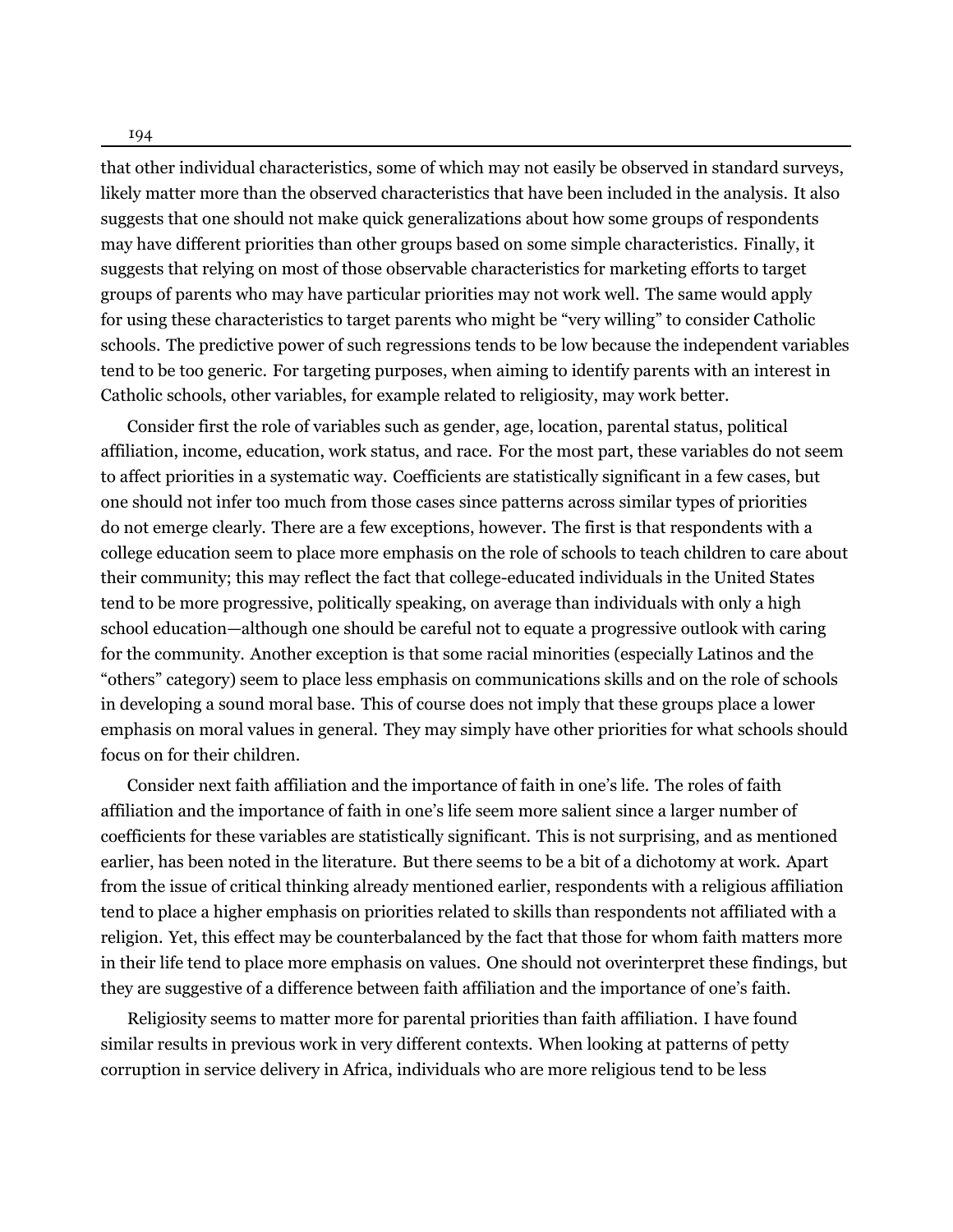susceptible to paying bribes to obtain a wide range of services, while faith affiliations matter less \$. Similarly, analysis of Gallup World Poll data suggests that individuals who are more religious tend to be more engaged in altruistic behaviors, such as giving to charitable organizations, volunteering their time, or helping strangers, while faith affiliation matters much less [\(Nayihouba &](#page-27-8) [Wodon,](#page-27-8) [2022](#page-27-8)). The results observed here for parental priorities are in a way similar.

Consider finally the respondents' experience with Catholic schools when they were children themselves. By and large, respondents' experience with Catholic schools (or lack thereof) in their youth does not seem to relate in any systematic way to their priorities for what children should learn in school. This is perhaps a surprising result, in that there is an emerging body of research, including in this symposium for the *Journal of Catholic Education*, which suggests that attending Catholic school may affect a wide range of future behaviors as well as an individual's values in adulthood.

#### **Discussion and Concluding Thoughts**

Part of the motivation for this article was the realization that in comparison to the share of parents stating that they are "very willing" to consider Catholic schools for their children (27.1% of the sample), the current market share of Catholic schools could be considered relatively low (only 6.2% of parents in the sample have enrolled their youngest child in a Catholic school). There is scope for growth if Catholic schools were able to convince more parents to enroll their children in the schools. Yet apart from the issue of affordability that has not been discussed here, convincing a larger share of parents to enroll their children in Catholic schools requires paying attention to their priorities. How this is to be done will vary between individual schools and school districts, but some broad lessons seem to emerge from the analysis.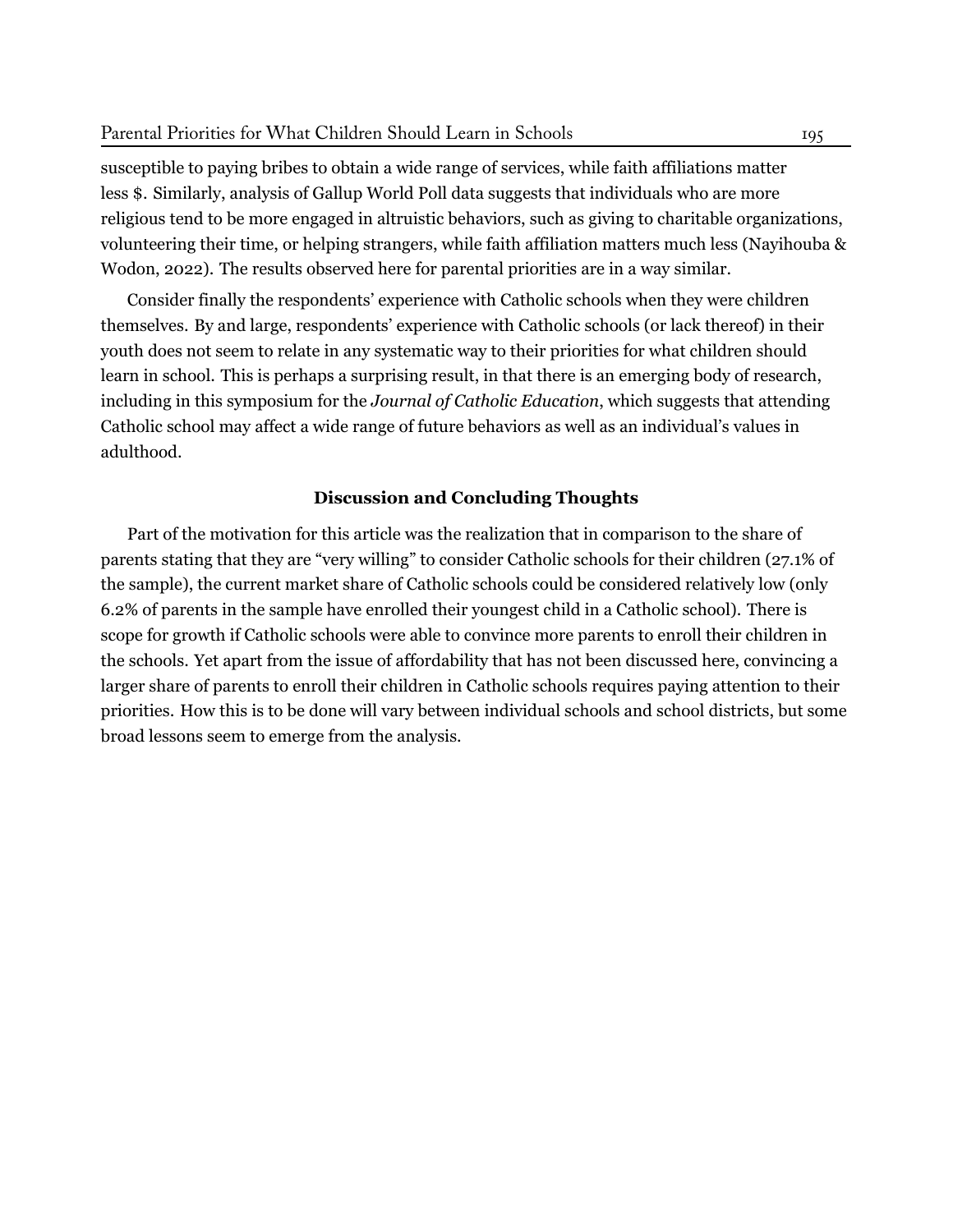#### **Table <sup>5</sup>** Correlates of Identification of Priorities for What Children Should Learn in Schools (dF/dX)

| <b>VARIABLES</b>                    | College     | Jobs     | Comms.   | Progress   | Thinking   | Caring      | Values   | Faith    | Diversity   |
|-------------------------------------|-------------|----------|----------|------------|------------|-------------|----------|----------|-------------|
| Gender (Ref. Female)                |             |          |          |            |            |             |          |          |             |
| Male                                | $-0.059**$  | 0.024    | $-0.023$ | 0.027      | $0.059**$  | 0.025       | $-0.014$ | $-0.004$ | $-0.031$    |
|                                     | (0.030)     | (0.030)  | (0.024)  | (0.027)    | (0.030)    | (0.031)     | (0.028)  | (0.016)  | (0.028)     |
| Age (Ref. Older)                    |             |          |          |            |            |             |          |          |             |
| <b>Generation X</b>                 | $-0.035$    | 0.057    | 0.010    | $-0.030$   | 0.032      | 0.016       | $-0.055$ | 0.004    | 0.005       |
|                                     | (0.040)     | (0.041)  | (0.035)  | (0.036)    | (0.040)    | (0.041)     | (0.037)  | (0.023)  | (0.039)     |
| <b>Generation Y</b>                 | $-0.102***$ | $-0.041$ | 0.042    | $-0.013$   | 0.004      | $0.073*$    | $-0.034$ | 0.023    | 0.056       |
|                                     | (0.037)     | (0.038)  | (0.031)  | (0.034)    | (0.037)    | (0.038)     | (0.035)  | (0.020)  | (0.035)     |
| Race (Ref. White)                   |             |          |          |            |            |             |          |          |             |
| Hispanic/Latino                     | $0.085**$   | $-0.017$ | $-0.004$ | $-0.081**$ | $-0.080**$ | 0.014       | $0.065*$ | $-0.004$ | 0.019       |
|                                     | (0.040)     | (0.040)  | (0.032)  | (0.033)    | (0.038)    | (0.040)     | (0.039)  | (0.020)  | (0.037)     |
| African American                    | 0.050       | $-0.010$ | $-0.029$ | $-0.071*$  | $-0.001$   | 0.042       | 0.054    | 0.006    | $-0.033$    |
|                                     | (0.055)     | (0.054)  | (0.042)  | (0.043)    | (0.054)    | (0.054)     | (0.053)  | (0.027)  | (0.048)     |
| Other races                         | 0.024       | 0.069    | 0.041    | $-0.082*$  | $-0.102**$ | $-0.103*$   | 0.042    | 0.036    | 0.082       |
|                                     | (0.056)     | (0.056)  | (0.048)  | (0.043)    | (0.051)    | (0.056)     | (0.053)  | (0.034)  | (0.054)     |
| Location (Ref. Suburban)            |             |          |          |            |            |             |          |          |             |
| Urban                               | $-0.017$    | 0.023    | 0.037    | 0.005      | $-0.029$   | $-0.103***$ | 0.012    | 0.022    | 0.030       |
|                                     | (0.032)     | (0.032)  | (0.027)  | (0.029)    | (0.031)    | (0.032)     | (0.030)  | (0.017)  | (0.030)     |
| Rural                               | 0.023       | 0.028    | $-0.004$ | 0.047      | 0.001      | $-0.004$    | $-0.019$ | $-0.004$ | $-0.076**$  |
|                                     | (0.036)     | (0.036)  | (0.030)  | (0.034)    | (0.036)    | (0.037)     | (0.034)  | (0.020)  | (0.032)     |
| Parental status (ref. Not a parent) |             |          |          |            |            |             |          |          |             |
| Parent                              | $-0.019$    | $-0.020$ | 0.038    | $-0.004$   | 0.044      | 0.066       | $-0.041$ | $-0.001$ | $-0.057$    |
|                                     | (0.041)     | (0.041)  | (0.032)  | (0.037)    | (0.039)    | (0.042)     | (0.039)  | (0.023)  | (0.040)     |
| Political affiliation (Ref. Dem.)   |             |          |          |            |            |             |          |          |             |
| Republican                          | $-0.014$    | $0.064*$ | $-0.032$ | 0.025      | 0.016      | 0.035       | 0.004    | 0.020    | $-0.120***$ |
|                                     | (0.035)     | (0.035)  | (0.027)  | (0.031)    | (0.034)    | (0.035)     | (0.033)  | (0.019)  | (0.030)     |
| Independent                         | 0.013       | 0.005    | $-0.039$ | 0.033      | $-0.036$   | 0.044       | 0.028    | 0.001    | $-0.045$    |
|                                     | (0.033)     | (0.033)  | (0.026)  | (0.031)    | (0.033)    | (0.034)     | (0.032)  | (0.018)  | (0.030)     |

*ConƟnued on next page*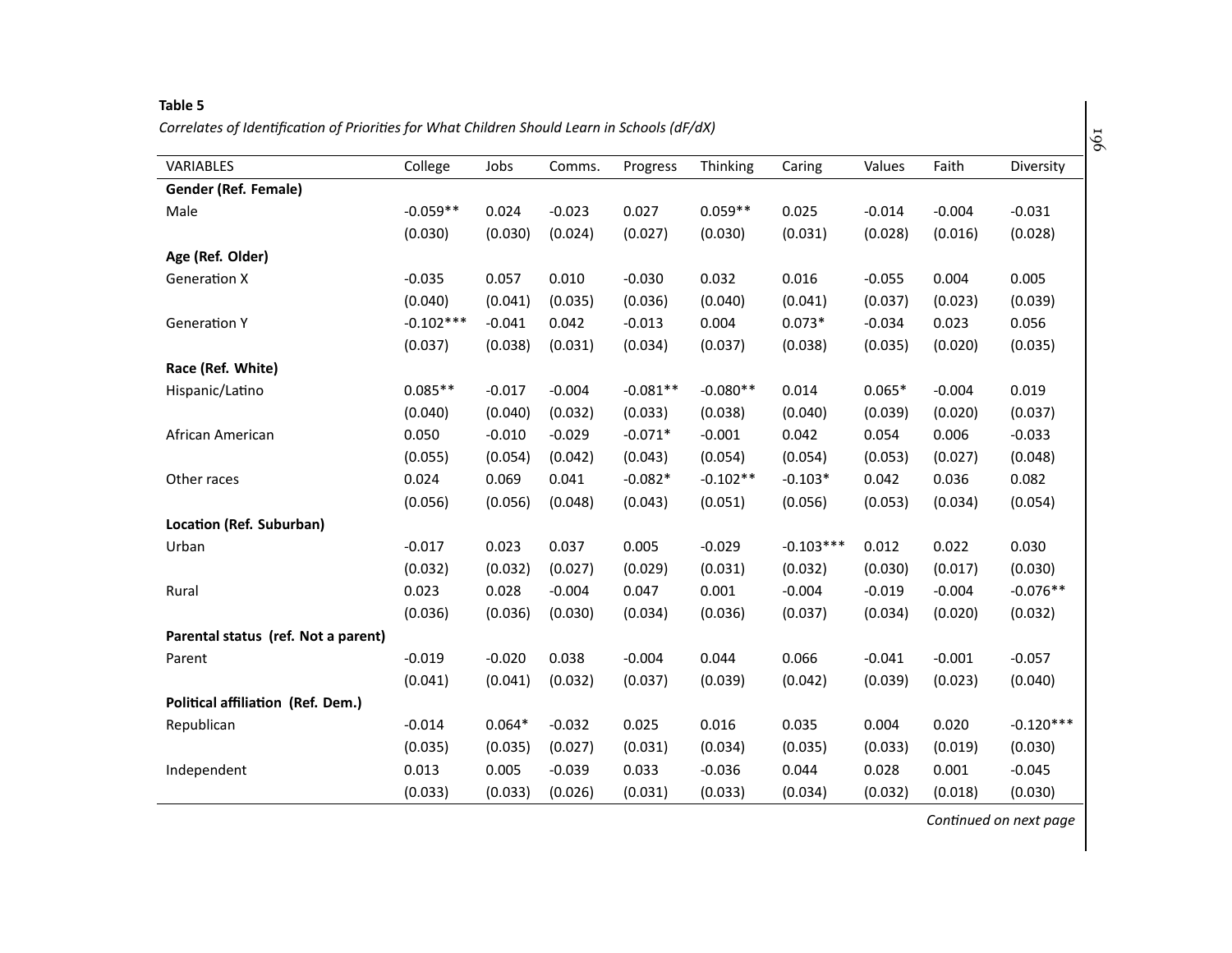| Parental Priorities for What Children Should Learn in<br>Table 5 continued |           |          |            |            |             |             |           |            |             |
|----------------------------------------------------------------------------|-----------|----------|------------|------------|-------------|-------------|-----------|------------|-------------|
| VARIABLES                                                                  | College   | Jobs     | Comms.     | Progress   | Thinking    | Caring      | Values    | Faith      | Diversity   |
| Income (Ref. Low income)                                                   |           |          |            |            |             |             |           |            |             |
| Medium income                                                              | 0.039     | 0.003    | $-0.038$   | 0.006      | $-0.094***$ | 0.031       | 0.012     | 0.018      | 0.016       |
|                                                                            | (0.033)   | (0.033)  | (0.026)    | (0.030)    | (0.032)     | (0.033)     | (0.031)   | (0.018)    | (0.031)     |
| High income                                                                | 0.068     | $-0.001$ | $-0.032$   | $-0.037$   | $-0.054$    | 0.040       | 0.016     | $0.056*$   | $-0.069*$   |
|                                                                            | (0.045)   | (0.044)  | (0.034)    | (0.038)    | (0.042)     | (0.045)     | (0.042)   | (0.030)    | (0.040)     |
| Income not declared                                                        | $-0.069$  | $-0.031$ | $-0.060$   | 0.131      | 0.088       | $-0.104$    | $-0.013$  | 0.026      | 0.027       |
|                                                                            | (0.103)   | (0.106)  | (0.072)    | (0.105)    | (0.107)     | (0.107)     | (0.099)   | (0.055)    | (0.103)     |
| <b>Education (Ref. HS/below)</b>                                           |           |          |            |            |             |             |           |            |             |
| College-undergraduate                                                      | $-0.025$  | $-0.043$ | 0.004      | 0.044      | $-0.053$    | $0.111***$  | $-0.015$  | $-0.021$   | 0.001       |
|                                                                            | (0.035)   | (0.035)  | (0.029)    | (0.031)    | (0.034)     | (0.035)     | (0.033)   | (0.019)    | (0.032)     |
| College-graduate                                                           | $-0.024$  | 0.000    | 0.058      | $-0.038$   | $-0.034$    | $0.091*$    | 0.010     | $-0.037**$ | $-0.014$    |
|                                                                            | (0.048)   | (0.048)  | (0.043)    | (0.042)    | (0.047)     | (0.048)     | (0.045)   | (0.018)    | (0.045)     |
| Work (Ref. Not employed)                                                   |           |          |            |            |             |             |           |            |             |
| Employed                                                                   | 0.052     | $-0.019$ | 0.006      | $0.048*$   | $-0.010$    | $-0.068**$  | 0.016     | $-0.001$   | $-0.029$    |
|                                                                            | (0.032)   | (0.032)  | (0.026)    | (0.028)    | (0.031)     | (0.032)     | (0.030)   | (0.017)    | (0.030)     |
| Faith (Ref. Not affiliated)                                                |           |          |            |            |             |             |           |            |             |
| Catholic                                                                   | 0.027     | 0.002    | $-0.036$   | $-0.013$   | $0.092*$    | $-0.120**$  | $0.092**$ | $-0.031$   | $-0.002$    |
|                                                                            | (0.049)   | (0.048)  | (0.038)    | (0.046)    | (0.048)     | (0.050)     | (0.047)   | (0.032)    | (0.045)     |
| Christian                                                                  | 0.008     | $0.081*$ | $-0.085**$ | 0.036      | 0.012       | $-0.144***$ | $0.105**$ | 0.019      | $-0.019$    |
|                                                                            | (0.048)   | (0.048)  | (0.036)    | (0.045)    | (0.048)     | (0.048)     | (0.047)   | (0.031)    | (0.044)     |
| Other religion                                                             | $-0.024$  | 0.062    | $-0.096**$ | 0.044      | $0.139**$   | $-0.093$    | $0.167**$ | $-0.016$   | $-0.130***$ |
|                                                                            | (0.064)   | (0.065)  | (0.040)    | (0.063)    | (0.066)     | (0.066)     | (0.067)   | (0.032)    | (0.049)     |
| Importance of religion                                                     |           |          |            |            |             |             |           |            |             |
| Faith important                                                            | $-0.064*$ | $-0.054$ | 0.010      | $0.095***$ | $0.072**$   | $-0.018$    | $-0.044$  | $0.068***$ | $-0.052$    |
|                                                                            | (0.035)   | (0.035)  | (0.029)    | (0.030)    | (0.034)     | (0.035)     | (0.033)   | (0.018)    | (0.033)     |
| Attending services regularly                                               | 0.008     | $-0.048$ | 0.010      | 0.046      | $-0.100***$ | $-0.063*$   | 0.013     | $0.081***$ | 0.024       |
|                                                                            | (0.035)   | (0.034)  | (0.029)    | (0.031)    | (0.033)     | (0.035)     | (0.033)   | (0.021)    | (0.033)     |
| <b>Active Catholic</b>                                                     | $-0.011$  | $-0.032$ | 0.001      | 0.031      | $-0.018$    | $-0.025$    | 0.003     | 0.029      | 0.031       |
|                                                                            | (0.044)   | (0.044)  | (0.035)    | (0.041)    | (0.043)     | (0.045)     | (0.042)   | (0.028)    | (0.042)     |
| School in childhood                                                        |           |          |            |            |             |             |           |            |             |

*ConƟnued on next page*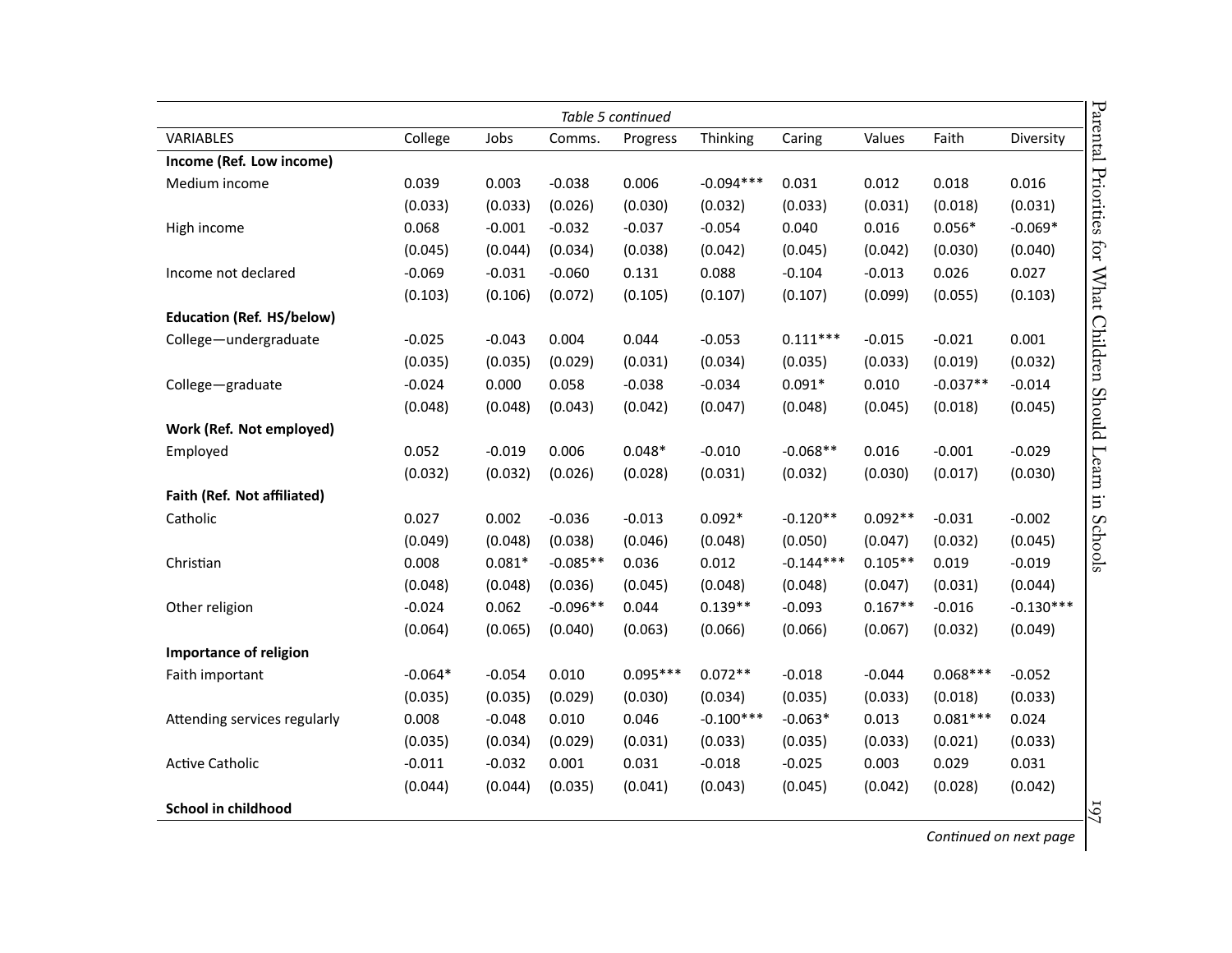| Table 5 continued            |          |          |          |           |                 |          |          |            |           |
|------------------------------|----------|----------|----------|-----------|-----------------|----------|----------|------------|-----------|
| <b>VARIABLES</b>             | College  | Jobs     | Comms.   | Progress  | <b>Thinking</b> | Caring   | Values   | Faith      | Diversity |
| Attended Catholic school     | $-0.046$ | $-0.009$ | 0.019    | $0.079**$ | $-0.064*$       | $-0.044$ | 0.002    | 0.025      | 0.024     |
|                              | (0.038)  | (0.038)  | (0.032)  | (0.036)   | (0.037)         | (0.039)  | (0.036)  | (0.021)    | (0.036)   |
| Poor exp. in Catholic school | 0.084    | $-0.054$ | $-0.014$ | $-0.042$  | 0.104           | 0.036    | 0.058    | $-0.055**$ | $-0.095$  |
|                              | (0.072)  | (0.069)  | (0.056)  | (0.059)   | (0.072)         | (0.071)  | (0.069)  | (0.023)    | (0.058)   |
|                              |          |          |          |           |                 |          |          |            |           |
| <b>Observations</b>          | 1,403    | 1,403    | 1,403    | 1,403     | 1,403           | 1,403    | 1,403    | 1,403      | 1,403     |
| Pseudo-R-squared             | 0.0162   | 0.0238   | 0.0209   | 0.0396    | 0.0267          | 0.0381   | 0.0112   | 0.132      | 0.0395    |
| Log-likelihood               | $-944.4$ | $-931$   | $-715.5$ | $-797.3$  | $-915.3$        | $-933.9$ | $-870.4$ | $-412$     | $-834.3$  |

Note. Author's estimation using 2017 survey data for FADICA and NCEA ([2018](#page-26-11)). Standard errors in parenthesis. Levels of statistical significance: \*\*\* for *p* < 0.001, \*\* for *<sup>p</sup>* <sup>&</sup>lt; 0.05, \* for *<sup>p</sup>* <sup>&</sup>lt; 0.1.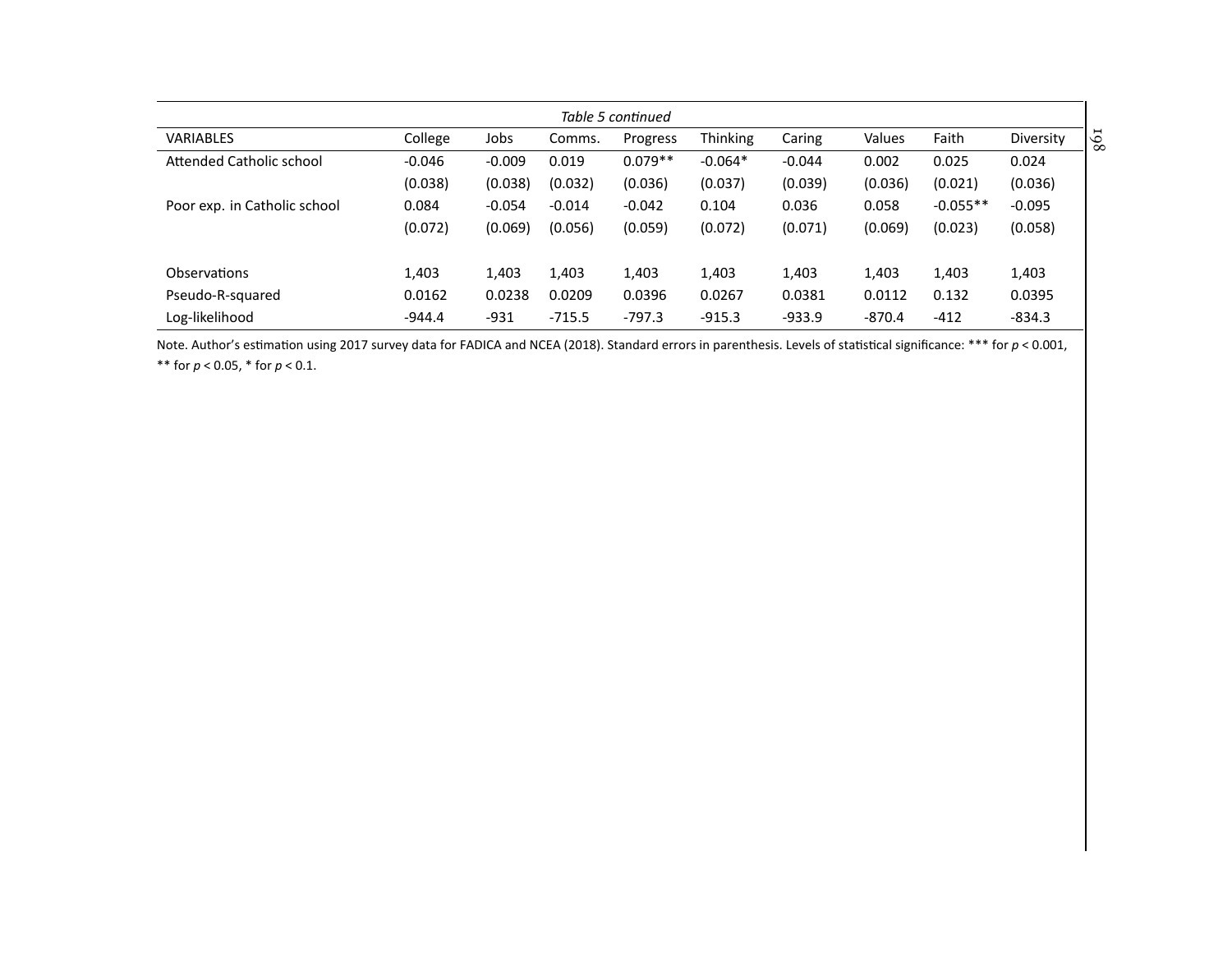Let me suggest three potential implications for Catholic schools. While these implications may reveal some of my own biases, they do also emerge from the data.

First, Catholic schools need to compete more forcefully in the areas of academic excellence and the acquisition of skills. In the population as a whole and among parents willing to consider Catholic schools for their children, ensuring that the schools they select for their children prepare them well for college and the labor market, while also equipping them with other skills, is paramount. For young people, finding a good job is harder today than it was decades ago. Schools have a duty to equip their students with the skills they need to succeed. For some time, Catholic schools benefited from a reputation of academic excellence. It is not clear whether this is still the case. On average, for most students, the literature suggests that Catholic schools may not perform much better than other types of schools in the United States. As to the performance of schools in the United States in comparison to other countries, measures from international student assessments suggest that the United States is not doing as well as it should. There can therefore be no complacency. There may have been a Catholic school advantage in the past, and Catholic schools may still provide opportunities for low-income students that these students would not have had elsewhere, but this is not guaranteed. The (2018) market research report produced by FADICA and NCEA suggests that, in many areas, Catholic schools may be falling behind. This is a wake-up call, confirmed indirectly by the analysis of parental priorities in this article.

Second, Catholic schools need to think hard about how they can help students deepen their faith. For parents with their youngest child in a Catholic school, deepening the faith is an important priority. It ranks below an emphasis on a sound moral base and communication skills, but at the same level as critical thinking, preparing for the job market, or preparing for college. However, for parents "very willing" to consider Catholic schools but who have not enrolled their child in one, deepening the faith is at the very bottom of their priorities. This does not imply that these parents do not care about deepening their children's faith. They may simply believe that the main role of schools is not to deepen the faith of children if this can be done at home or in church. Or they may have more pressing demands for schools. Attracting these parents to Catholic schools does not mean that the schools should abandon their Catholic identity, but rather that they should think carefully about the "how to."

Let me clarify what I mean through a digression. A decade ago, in a report for the NCEA, the Center for Catholic School Effectiveness ([2012](#page-26-12)) proposed a set of standards and benchmarks for Catholic schools. Based on 9 defining characteristics of Catholic schools, 13 standards were suggested for policies, programs, structures, and processes in 4 key domains: mission and Catholic identity, governance and leadership, academic excellence, and operational vitality. In addition, to monitor those standards, benchmarks were suggested with observable, measurable descriptors for the standards. The first four standards relate to the Catholic identity of the schools. They encourage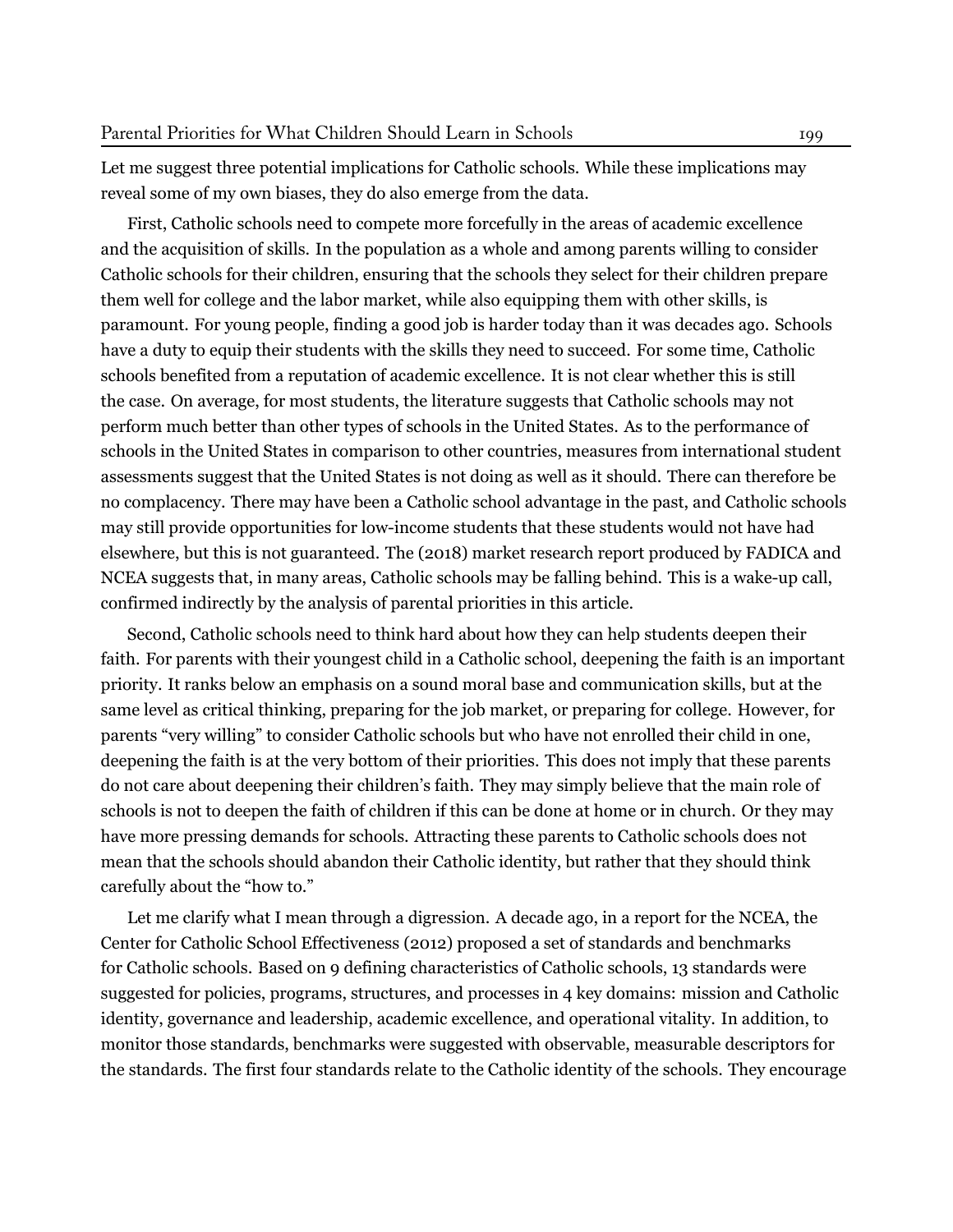schools to a) be guided and driven by a clearly communicated mission that embraces a Catholic Identity rooted in Gospel values; b) provide a rigorous academic program for religious studies and catechesis in the Catholic faith; c) provide opportunities outside the classroom for student faith formation, participation in liturgical and communal prayer, and action in service of social justice; and d) provide opportunities for adult faith formation and action in service of social justice. A total of 21 benchmarks are associated with those 4 standards, but none of them pertain to how Catholic schools should welcome students of all faiths and promote a dialogue about spirituality and religion among students of different faiths. This could be an omission, but is still striking.

The standards and benchmarks make half a dozen references to a foundational document of the Congregation for Catholic Education (1977) entitled *The Catholic School*. This is very welcome, but there is little reflection in the standards and benchmarks on the fact that, citing *Gravissimum Educationis, The Catholic School* explicitly states that "first and foremost the Church offers its educational service to 'the poor or those who are deprived of family help and affection or those who are far from the faith"' (n 58). The mission of Catholic schools is not only to transmit the faith to those who are Catholic, but also to welcome those who may be far from the faith or have another faith. One could probably argue that Catholic schools have a responsibility to find ways to deepen the faith not only of students who are Catholic, but also of students who are not and who should feel free to express their faith in Catholic schools. The point is not to critique the standards and benchmarks adopted for Catholic schools in the United States, but rather to note that there may be a tension between some of these standards and efforts to reach out to parents who may not be Catholic but could have an interest in Catholic schools.

Third, the findings about the emphasis (or lack thereof) placed by various groups of parents on the role of schools in deepening their children's faith may be related to findings about the priority (or lack thereof) granted by various groups of parents to the role of schools in teaching children to accept and embrace diversity. It is striking to see how few parents with children in Catholic schools include an emphasis on embracing diversity in their three top priorities in comparison to parents willing to consider Catholic schools but not having enrolled a child in one. Related to the previous point, if the deepening of the faith in Catholic schools is done in a manner that does not respect diversity—including diversity in religious beliefs—this may exacerbate a perception that Catholic schools not only may lack diversity in their student body, but that they may also not be welcoming for all.

Now, one should not overstate the implications of the very limited analysis conducted in this article. There are limitations to the analysis as well as the data being used. For example, that parents had to choose from a closed set of response options in the survey when stating their priorities for what children should learn in school may mean missing other priorities that parents might have chosen had they been listed in the questionnaire, or if the question had been open-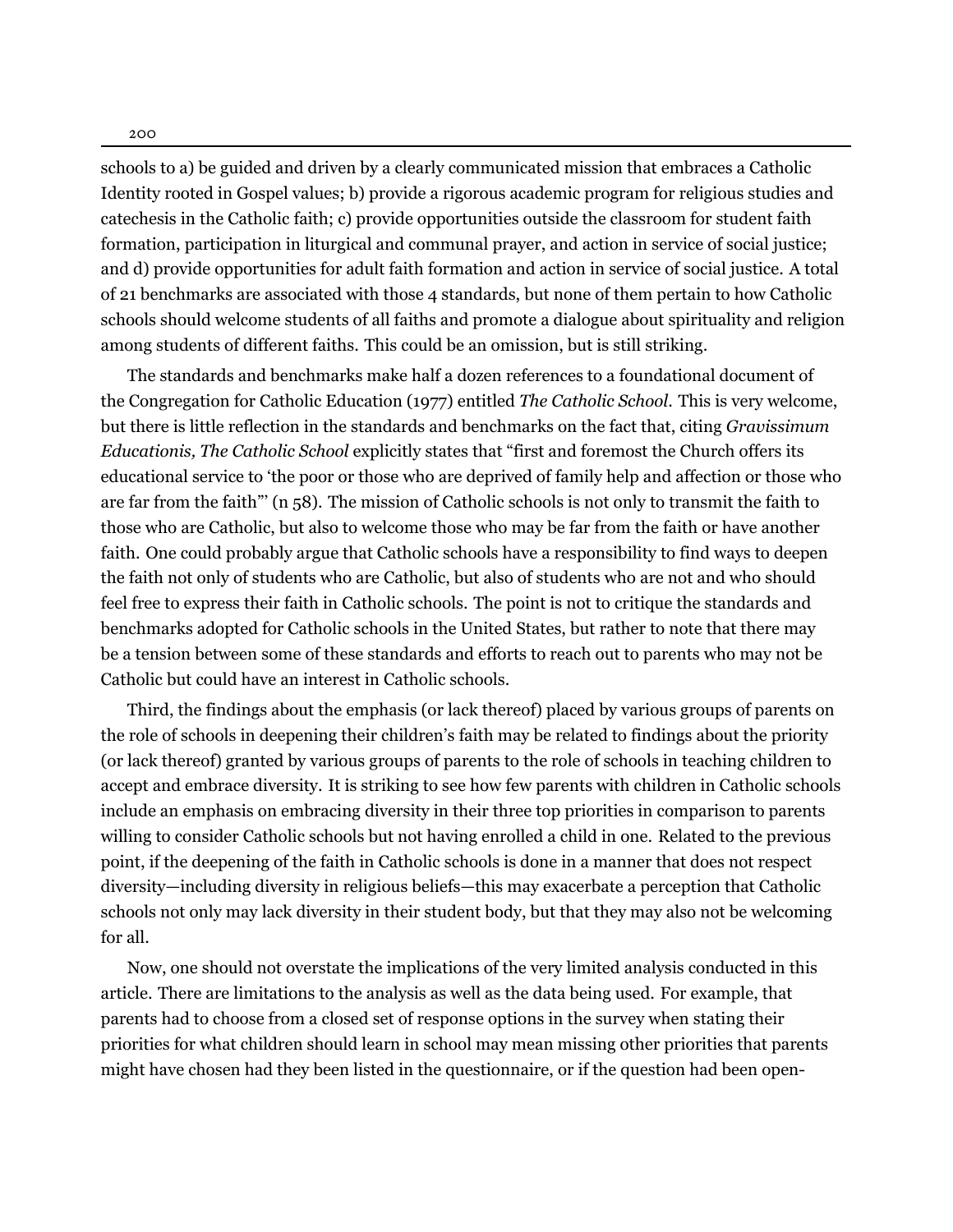ended. While the survey was meant to be nationally representative and has a decent sample size, such data may not provide the more in-depth insights that could be revealed from more in-depth interviews. There is also a wealth of other information available in the survey that was not used here due to lack of space but could be used to better understand the implications of the data for the Catholic identity of the schools and their operational vitality. Still, the hope is that the results shared will provide some food for thought.

In closing, it may be worth noting that the analysis in this article may have some relevance for debates on ensuring that education systems allow educational pluralism, which can be loosely defined as ensuring the availability and sustainability of different educational options for parents. If parents sending their children to different types of schools have different priorities for what their children should learn in school, this is prima facie evidence of the fact that from the parents' point of view, school choice matters. Some parents may again place a strong emphasis on the role that schools play in shaping their children's values and faith, while other parents may not. Those parents may prefer schools to focus on other responsibilities. By providing choice, the coexistence of different types of schools helps respond to the heterogeneity in parental priorities about what the mission of schools should be. This in turn can be vital for liberal democracies in allowing different viewpoints to exist and indeed compete on what the primary role of schools (and the vision of a good life) should be.

The importance of the right of parents to choose within reasonable bounds the type of education that their children should receive is enshrined in Article 26 of the Universal Declaration of Human Rights (United Nations, [1948\)](#page-28-7). That Article states that "[e]veryone has the right to education," that it should be free and compulsory, at least at the elementary level, and equally accessible to all based on merit at higher levels. The Article states next that "education shall be directed to the full development of the human personality and to the strengthening of respect for human rights and fundamental freedoms." Educating the whole person is not a prerogative of Catholic or religious schools—it should be (and often is) an aspiration for all schools. Finally, and this relates to school choice, Article 26 states that "[p]arents have a prior right to choose the kind of education that shall be given to their children." When parental priorities are heterogenous, the ability for parents to choose between different types of schools for their children is a necessity for educational pluralism and it matters for the fulfilment of the right to education. As I have argued elsewhere, Catholic schools contribute in an important way to educational pluralism and thereby to the right to education (Wodon, [2021a](#page-28-8); [2021b;](#page-28-6) [2021c](#page-29-1)). Unfortunately, in the United States, measures of educational pluralism based on the market share of various types of schools are in decline. Stemming the long-term decline in enrollment in Catholic schools would help ensure that parents indeed have the ability to "choose the kind of education that shall be given to their children."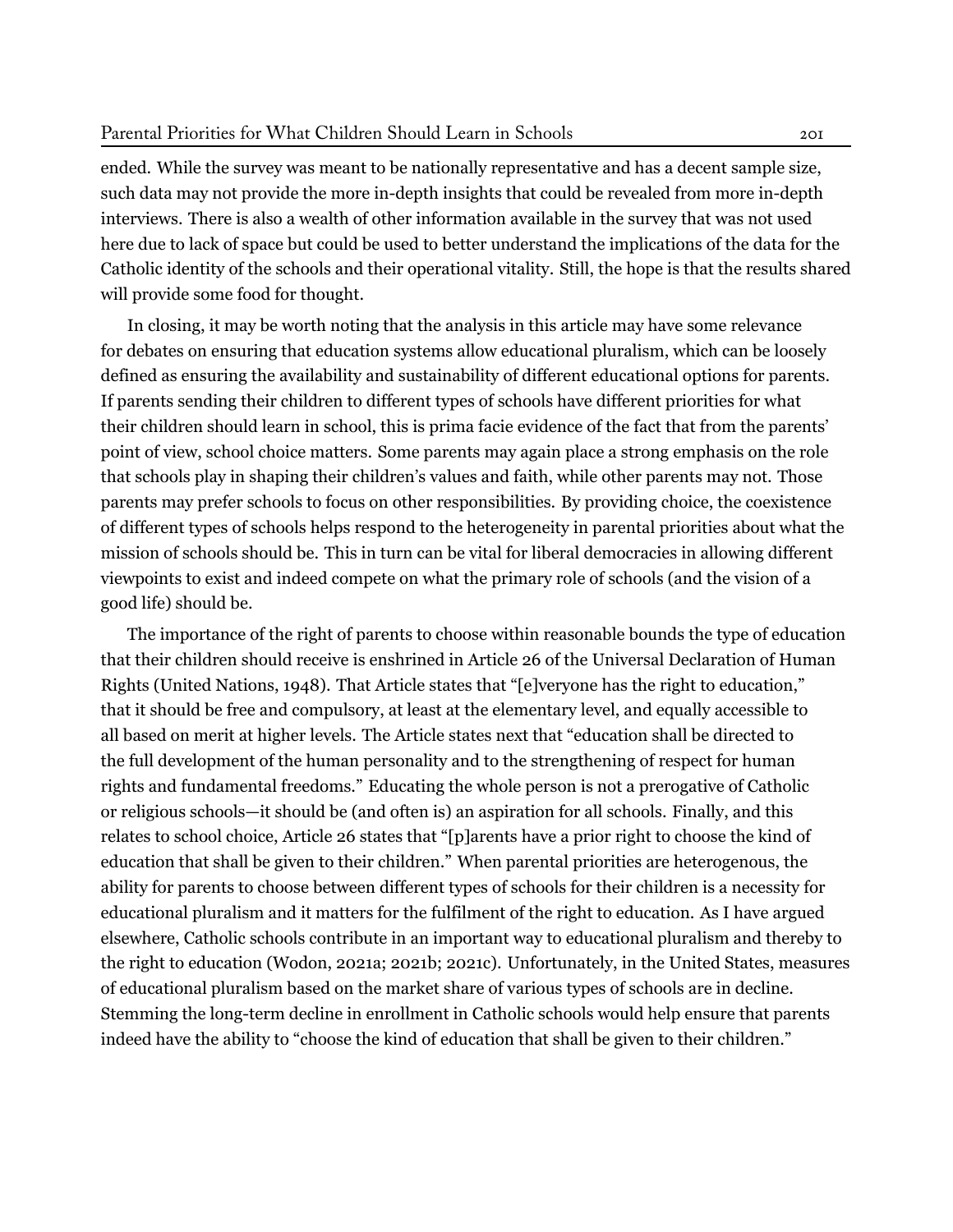- <span id="page-26-11"></span><span id="page-26-4"></span>Altonji, J.G., Elder, T.E., & Taber, C.R. (2005). An evaluation of instrumental variable strategies for estimating the effects of Catholic schooling. *Journal of Human Resources*, *XL*(4), 791–821. <https://doi.org/10.3368/jhr.XL.4.791>
- <span id="page-26-5"></span>Berends, M., & Waddington, R.J. (2018). School choice in Indianapolis: Effects of charter, magnet, private, and traditional public schools. *Education Finance and Policy*, *13*(2), 227–255. [https://doi.org/10.1162/edfp\\_a\\_00225](https://doi.org/10.1162/edfp_a_00225)
- Brinig, M.F., & Garnett, N.S. (2014). *Lost classroom, lost community: Catholic schools' importance in urban America*. Chicago, IL: University of Chicago Press.
- <span id="page-26-2"></span>Bryk, A.S., Lee, V.E., & Holland, P.B. (1993). *Catholic schools and the common good*. Cambridge, MA: Harvard University Press.
- <span id="page-26-12"></span>Center for Catholic School Effectiveness (2012). *National standards and benchmarks for effective Catholic elementary and secondary education*. School of Education, Loyola University Chicago, in partnership with Roche Center for Catholic Education, Boston College. [Retrieved from](https://www.catholicschoolstandards.org/) <https://www.catholicschoolstandards.org/>
- <span id="page-26-9"></span>Cheng, A., Trivitt, J.R., & Wolf, P.J. (2016). School choice and the branding of Milwaukee private schools. *Social Science Quarterly*, *97*(2), 362–375. <https://doi.org/10.1111/ssqu.12222>
- <span id="page-26-8"></span>Cohen-Zada, D., & Sander, W. (2008). Religion, religiosity and private school choice: Implications for estimating the effectiveness of private schools. *Journal of Urban Economics*, *64*(1), 85–100. <https://doi.org/10.1016/j.jue.2007.08.005>
- <span id="page-26-1"></span>Coleman, J.S., & Hoffer, T. (1987). *Public and private high schools: The impact of communities*. New York, NY: Basic Books.
- <span id="page-26-0"></span>Coleman, J.S., Hoffer, T., & Kilgore, S. (1982). *High school achievement: Public, Catholic, and private schools compared*. New York, NY: Basic Books.
- <span id="page-26-7"></span>Convey, J. (1986). *Parental choice of Catholic schools as a function of religion, race, and family income*. San Francisco, CA. Paper presented at the Annual Meeting of the American Educational Research Association, San Francisco, CA. .
- <span id="page-26-6"></span>Elder, T., & Jepsen, C. (2014). Are Catholic primary schools more effective than public primary schools? *Journal of Urban Economics*, *80*, 28–38. <https://doi.org/10.1016/j.jue.2013.10.001>
- <span id="page-26-3"></span>Evans, W.N., & Schwab, R.M. (1995). Finishing high school and starting college: Do Catholic schools make a difference? *The Quarterly Journal of Economics*, *110*(4), 941–974. <https://doi.org/10.2307/2946645>
- <span id="page-26-10"></span>Foundations and Donors Interested in Catholic Activities (2018). *The Catholic school choice: Understanding the perspectives of parents and opportunities for more engagement*. [Retrieved](https://publications.fadica.org/main/Publications/tabid/101/ProdID/70/Catholic_School_Choice_Understanding_the_Perspectives_of_Parents_and_Opportunities_for_More_Engagement.aspx) from [https://publications.fadica.org/main/Publications/tabid/101/ProdID/70/Catholic\\_](https://publications.fadica.org/main/Publications/tabid/101/ProdID/70/Catholic_School_Choice_Understanding_the_Perspectives_of_Parents_and_Opportunities_for_More_Engagement.aspx) [School\\_Choice\\_Understanding\\_the\\_Perspectives\\_of\\_Parents\\_and\\_Opportunities\\_for\\_More\\_](https://publications.fadica.org/main/Publications/tabid/101/ProdID/70/Catholic_School_Choice_Understanding_the_Perspectives_of_Parents_and_Opportunities_for_More_Engagement.aspx)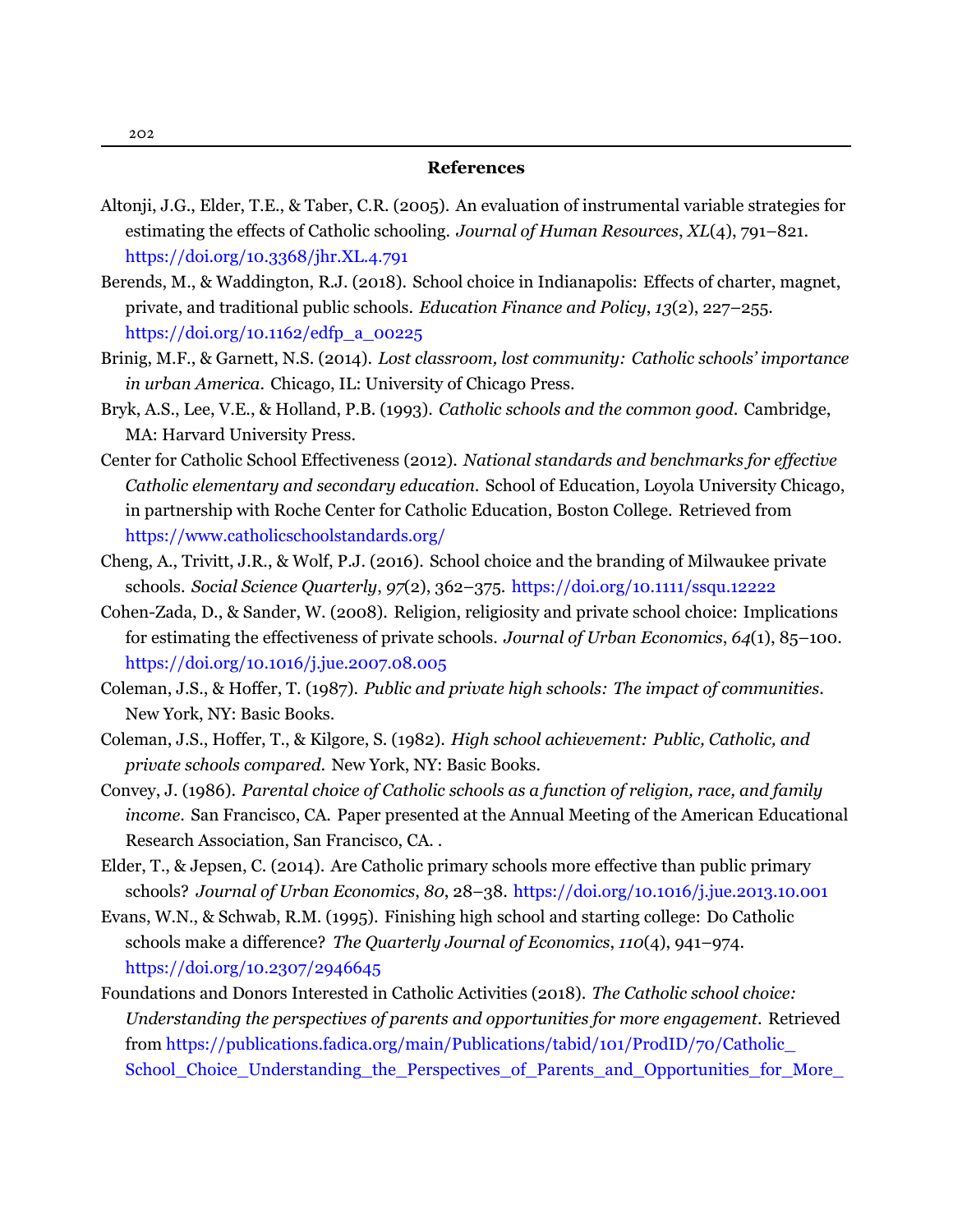[Engagement.aspx](https://publications.fadica.org/main/Publications/tabid/101/ProdID/70/Catholic_School_Choice_Understanding_the_Perspectives_of_Parents_and_Opportunities_for_More_Engagement.aspx)

- <span id="page-27-4"></span>Freeman, K.J., & Berends, M. (2016). The Catholic school advantage in a changing social landscape: Consistency or increasing fragility? *Journal of School Choice*, *10*(1), 22–47. <https://doi.org/10.1080/15582159.2015.1132937>
- <span id="page-27-7"></span>Fuller, C., & Johnson, L. (2014). Tensions between Catholic identity and academic achievement at an urban Catholic high school. *Journal of Catholic Education*, *17*(2). <https://doi.org/10.15365/joce.1702062014>

<span id="page-27-2"></span>Greeley, A. (1982). *Catholic schools and minority students*. Piscataway, NJ: Transaction Publishers.

<span id="page-27-5"></span>Hallinan, M.T., & Kubitschek, W.N. (2010). School sector, school poverty, and the Catholic school advantage. *Journal of Catholic Education*, *14*(2), 143–172. <https://doi.org/10.15365/joce.1402022013>

- <span id="page-27-6"></span>Jepsen, C. (2003). The effectiveness of Catholic primary schooling. *The Journal of Human Resources*, *38*(4), 928–941. <https://doi.org/10.2307/1558785>
- Lockwood, R.A. (2014). *Factors influencing parental choice and enrollment in Catholic schools*. [Unpublished doctoral dissertation]. Wilmington University.
- Lopez Arends, L. (2021). *Factors influencing parent choice of a suburban Catholic parish elementary school*. [Unpublished doctoral dissertation]. Seton Hall University.
- <span id="page-27-1"></span>Murnane, R.J., & Reardon, S.F. (2018). Who goes to private school? Long-term trends in private school enrollments by family income. *AERA Open*, *4*(1). <https://doi.org/10.1177/2332858417751355>
- Murnane, R.J., Reardon, S.F., Mbekeani, P.P., & Lamb, A. (2018). Who goes to private school? Long-term enrollment trends by family income. *Education Next*, *18*, 58–66. [Retrieved from](https://www.educationnext.org/who-goes-private-school-long-term-enrollment-trends-family-income/) [https://www.educationnext.org/who-goes-private-school-long-term-enrollment-trends-family](https://www.educationnext.org/who-goes-private-school-long-term-enrollment-trends-family-income/)[income/](https://www.educationnext.org/who-goes-private-school-long-term-enrollment-trends-family-income/)
- National Catholic Educational Association (2022). *Data brief: 2021-2022 Catholic school enrollment*. [Retrieved from](https://ncea.org/NCEA/Who_We_Are/About_Catholic_Schools/Catholic_School_Data/NCEA/Who_We_Are/About_Catholic_Schools/Catholic_School_Data/Catholic_School_Data.aspx) https:

[//ncea.org/NCEA/Who\\_We\\_Are/About\\_Catholic\\_Schools/Catholic\\_School\\_Data/NCEA/](https://ncea.org/NCEA/Who_We_Are/About_Catholic_Schools/Catholic_School_Data/NCEA/Who_We_Are/About_Catholic_Schools/Catholic_School_Data/Catholic_School_Data.aspx) [Who\\_We\\_Are/About\\_Catholic\\_Schools/Catholic\\_School\\_Data/Catholic\\_School\\_Data.aspx](https://ncea.org/NCEA/Who_We_Are/About_Catholic_Schools/Catholic_School_Data/NCEA/Who_We_Are/About_Catholic_Schools/Catholic_School_Data/Catholic_School_Data.aspx)

- <span id="page-27-8"></span><span id="page-27-0"></span>National Center for Education Statistics (2021). *Digest of education statistics, 2019*. U.S. Department of Education. Retrieved from [https://nces.ed.gov/pubsearch/pubsinfo.asp?](https://nces.ed.gov/pubsearch/pubsinfo.asp?pubid=2021009) pubid=2021009
- <span id="page-27-3"></span>Nayihouba, A., & Wodon, Q. (2022). Abus d'autorité et corruption dans les services de base en Afrique: Introduction au dossier et principaux résultats. *Educatio, la revue scientifique des pédagogies chrétiennes*, *12*(3.2), 1–24.
- Neal, D. (1997). The effects of Catholic secondary schooling on educational achievement. *Journal of Labor Economics*, *15*(1), 98–123. Retrieved from <https://www.jstor.org/stable/2535316>

Nguyen, H., & Wodon, Q. (2018). Faith affiliation, religiosity, and altruistic behaviors: An analysis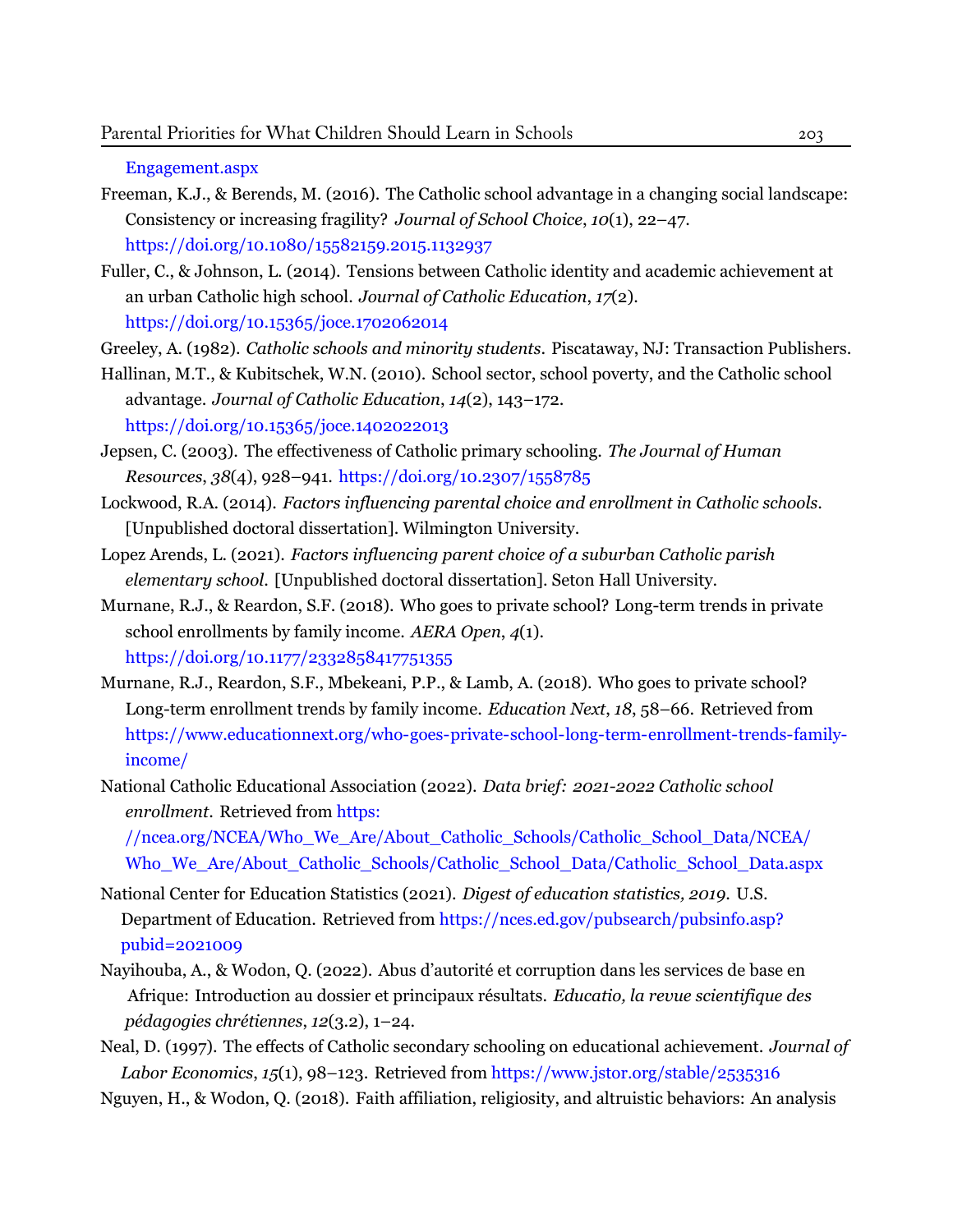204

of Gallup World Poll data. *The Review of Faith & International Affairs*, *16*(2), 14–21. <https://doi.org/10.1080/15570274.2018.1469824>

- <span id="page-28-5"></span>Pelz, M.L., & Dulk, K.R.D. (2018). Looking within or reaching out? The effects of religion on private school enrollments in an era of school choice. *Politics and Religion*, *11*(1), 79–115. <https://doi.org/10.1017/S1755048317000499>
- <span id="page-28-2"></span>Sander, W. (1996). Catholic grade schools and academic achievement. *The Journal of Human Resources*, *31*(3), 540–548. <https://doi.org/doi.org/10.2307/146264>
- <span id="page-28-3"></span>Sander, W. (2005). Religion, religiosity and private schools. *Journal of Inquiry and Practice*, *9*(1), 7–21. <https://doi.org/10.15365/JOCE.0901022013>
- <span id="page-28-1"></span>Sander, W., & Krautmann, A.C. (1995). Catholic schools, dropout rates and attainment. *Economic Inquiry*, *33*(2), 217–233. <https://doi.org/10.1111/j.1465-7295.1995.tb01858.x>
- <span id="page-28-0"></span>Smith, G.A., Schiller, A., & Nolan, H. (2019). *In U.S., decline of Christianity continues at rapid pace: An update on America's challenging religious landscape.* Washington, DC: Pew Research Center.
- <span id="page-28-4"></span>Trivitt, J.R., & Wolf, J.P. (2011). School choice and the branding of Catholic schools. *Education Finance and Policy*, *6*(2), 202–245. [https://doi.org/10.1162/EDFP\\_a\\_00032](https://doi.org/10.1162/EDFP_a_00032)
- <span id="page-28-7"></span>United Nations (1948). *Universal Declaration of Human Rights*. New York: United Nations. Retrieved from <https://www.un.org/en/about-us/universal-declaration-of-human-rights>
- Wodon, Q. (2018). Catholic schools in the United States: Basic diagnostic of trends in enrollment and student achievement. *International Journal of Education Law and Policy*, *14*, 37–52. [http://doi.org/10.15581/004.37.91-111](https://doi.org/http://doi.org/10.15581/004.37.91-111)
- Wodon, Q. (2020a). *Enrollment in Catholic Schools in the United States, Great Britain, and Ireland: Diverging trends, similar trade-offs? Educatio Catholica*, *VI*, 249–262.
- Wodon, Q. (2020b). COVID-19 crisis, impacts on Catholic schools, and potential responses: Introduction. *Journal of Catholic Education*, *23*(1), 1–12. <https://doi.org/10.15365/joce.2301012020>
- Wodon, Q. (2020c). COVID-19 crisis, impacts on Catholic schools, and potential responses, part I: Developed countries with focus on the United States. *Journal of Catholic Education*, *23*(1), 13–50. <https://doi.org/10.15365/joce.2301012020>
- Wodon, Q. (2020d). COVID-19 crisis, impacts on Catholic schools, and potential responses, part II: Developing countries with focus on Sub-Saharan Africa. *Journal of Catholic Education*, *23*(1), 51–86. <https://doi.org/10.15365/joce.2301032020>
- <span id="page-28-8"></span>Wodon, Q. (2021a). Does pluralism matter for fulfillment of the right to education? Exploring new indices. *The Review of Faith & International Affairs*, *19*(2), 110–118. <https://doi.org/10.1080/15570274.2021.1917156>

<span id="page-28-6"></span>Wodon, Q. (2021b). *Global Catholic education report 2021: Education pluralism, learning*